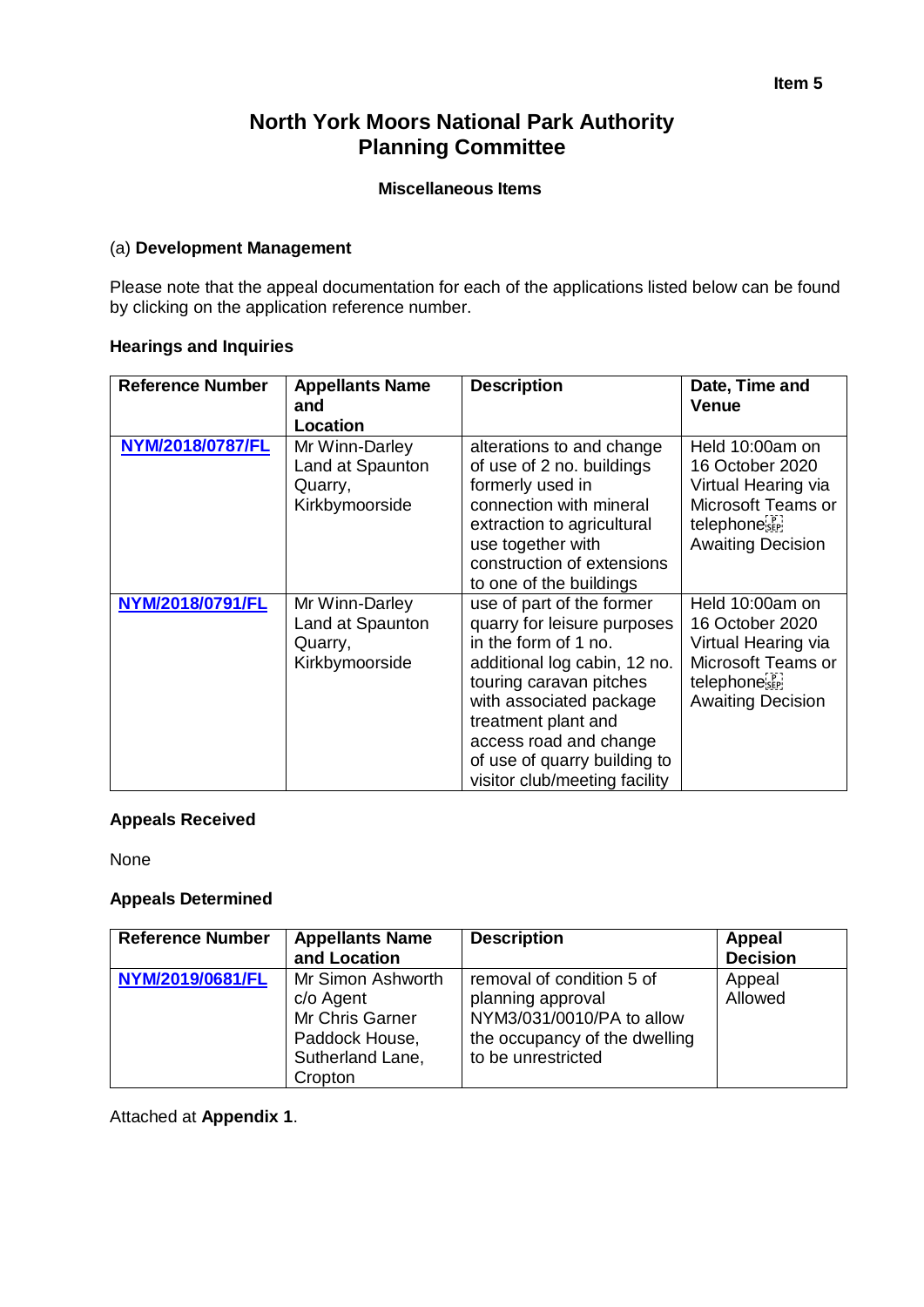## (b) **Enforcement**

Please note that the appeal documentation relating to the enforcement cases listed below can be found by clicking on the reference number.

## **Hearings and Inquiries**

None

## **Appeals Received**

None

## **Appeals Determined**

None

# (c) **Planning Applications Determined by the Director of Planning**

A list of planning applications determined by the Director of Planning in accordance with the Scheme of Delegation is attached at **Appendix 2.**

## **[NB: Members wishing to enquire further into particular applications referred to in the Appendix are asked to raise the matter with the Director of Planning in advance of the meeting to enable a detailed response to be given].**

## (d) **List of Enforcement Matters Determined by the Director of Planning**

A list of enforcement matters determined by the Director of Planning in accordance with the Scheme of Delegation is attached at **Appendix 3.**

## (e) **Numbers of Planning Applications Determined and Number of Planning Applications Outstanding**

A graph indicating the number of applications determined within 8 weeks for the last 12 months, together with details of current planning applications which were submitted over 13 weeks ago attached at **Appendix 4**.

Tom Hind Chief Executive

Chris France Director of Planning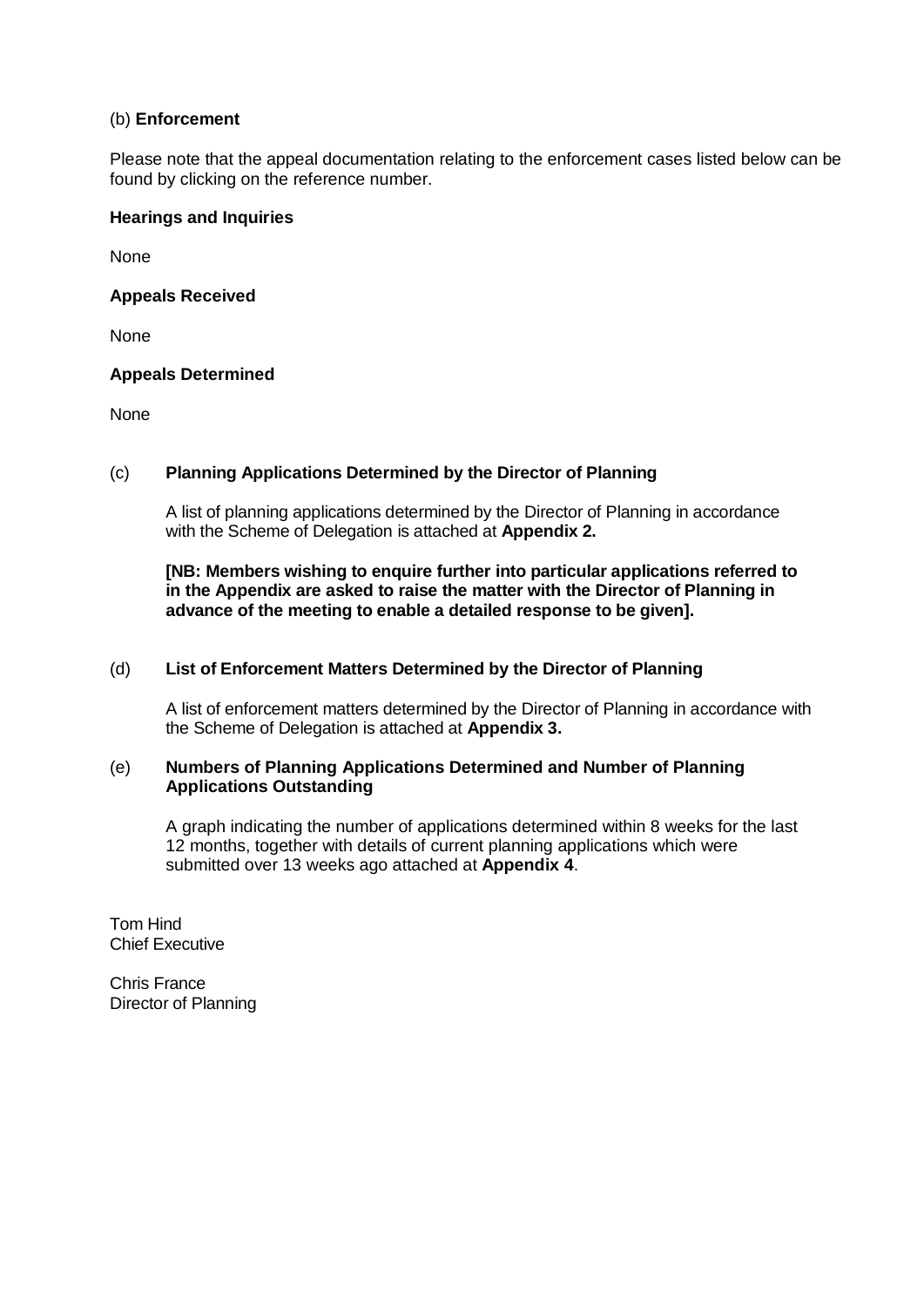

# **Appeal Decision**

Site visit made on 26 August 2020

# **by A M Nilsson BA (Hons) DipTP MRTPI**

**an Inspector appointed by the Secretary of State**

#### **Decision date: 27 October 2020**

# **Appeal Ref: APP/W9500/W/20/3253018 Paddock House, Sutherland Lane, Cropton, Pickering YO18 8EX**

- The appeal is made under section 78 of the Town and Country Planning Act 1990 against a refusal to grant planning permission under section 73 of the Town and Country Planning Act 1990 for the development of land without complying with conditions subject to which a previous planning permission was granted.
- The appeal is made by Mr Simon Ashworth against the decision of North York Moors National Park.
- The application Ref NYM/2019/0681/FL, dated 5 October 2019, was refused by notice dated 5 December 2019.
- The application sought planning permission for erection of agricultural dwelling without complying with a condition attached to planning permission Ref NYM3/031/0010/PA, dated 10 December 1975.
- The condition in dispute is No 5 which states that: "the occupation of the dwelling shall be limited to a person solely or mainly employed, or last employed in the locality in agriculture as defined in Section 290(1) of the Town and Country Planning Act 1971, or in forestry (including any dependants of such a person residing with him) or a widow or widower of such a person".
- The reason given for the condition is: "the site of the proposed dwelling is in an area where the local planning authority consider that new residential development should be restricted".

# **Decision**

- 1. The appeal is allowed and planning permission is granted for the erection of a dwelling at Paddock House, Sutherland Lane, Cropton, Pickering YO18 8EX in accordance with the application Ref NYM/2019/0681/FL, dated 5 October 2019, without compliance with condition number 5 previously imposed on planning permission Ref NYM3/031/0010/PA dated 10 December 1975 and subject to the following condition:
	- 1) The occupation of the dwelling shall be limited to a person, or a widow or widower or surviving civil partner of such a person, and to any resident dependants, who are;
		- a. Currently resident in the National Park, having been resident in the Park for at least the previous 3 years; or
		- b. Currently in employment in the National Park; or
		- c. Having an essential need to live close to relative(s) who are currently living in the National Park; or
		- d. Having an essential requirement for substantial support from relatives who are currently living in the National Park; or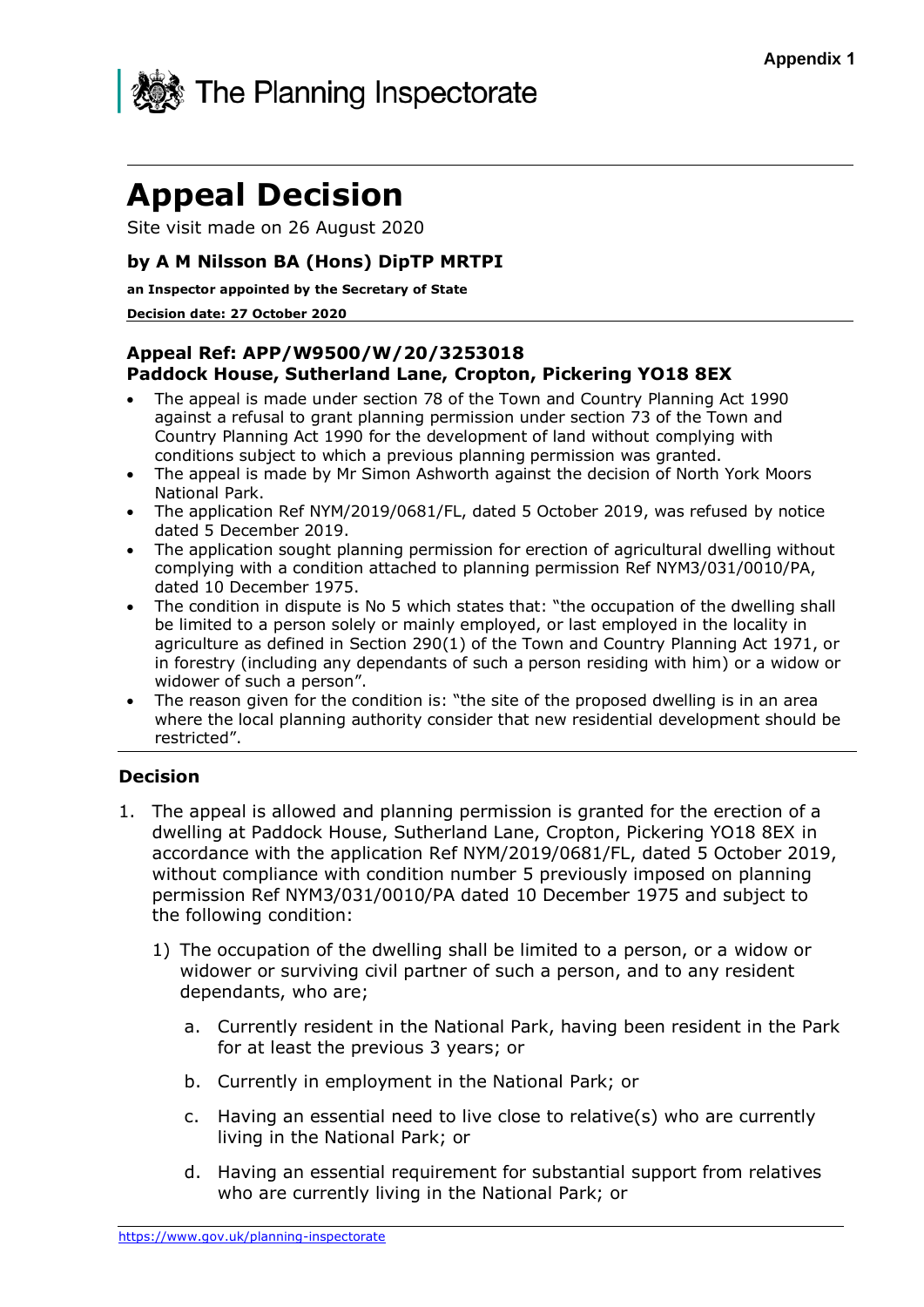e. Former residents whose case for needing to return to the National Park is accepted by the Authority.

# **Application for costs**

2. An application for costs was made by Mr Simon Ashworth against North York Moors National Park. This application is the subject of a separate Decision.

# **Procedural Matter**

3. The North York Moors National Park Local Plan (NYMNPLP), which was in draft at the time the Council refused the application, was formally adopted on 27 July 2020. This replaces in full the North York Moors Core Strategy and Development Management Policies DPD (2008), such that the policies of those plans cited on the decision notice are no longer part of the development plan and have no weight. I have therefore determined the appeal having regard to the relevant policies within the NYMNPLP.

# **Main Issue**

4. The main issue is whether the condition is necessary having regard to the location of the dwelling in the open countryside and relevant local development plan policy.

# **Reasons**

- 5. The appeal property is a detached dwelling located in a remote, open countryside location, adjacent to Skelton Banks Farm, approximately 1km from the village of Cropton.
- 6. Policy CO16 of the NYMNPLP states that the removal of occupancy conditions relating to agriculture, forestry or other essential land management activity will only be permitted where it can be demonstrated that there is no longer a need for the accommodation on the holding or from persons meeting the conditions in the locality. Where this has been successfully demonstrated the condition will be substituted with a condition restricting occupancy to local needs in accordance with Policy CO13.
- 7. The supporting text explains that the removal of agricultural occupancy conditions will only be permitted in exceptional circumstances. However, it is recognised that changes in farming, forestry or land management practices may in certain circumstances mean that a dwelling constructed for agricultural workers is no longer required. One of the necessary criteria is that the property has been actively marketed at a realistic price reflecting the occupancy restriction for 12-18 months, in order to find an occupant who satisfies the condition. Once it can clearly be demonstrated that the dwelling has been adequately marketed at a suitable price for an appropriate period with no persons meeting the criteria, consent is likely to be granted for the condition to be replaced with a local connection condition to allow the dwelling to be permanently occupied by persons meeting the local connection criteria, in accordance with Policy CO13.
- 8. It is not in dispute that the property has been marketed for a sufficient period of time and at a suitable price.
- 9. Whether or not there exists potential occupants who satisfy the current restriction is central to the appeal. The local planning authority are of the view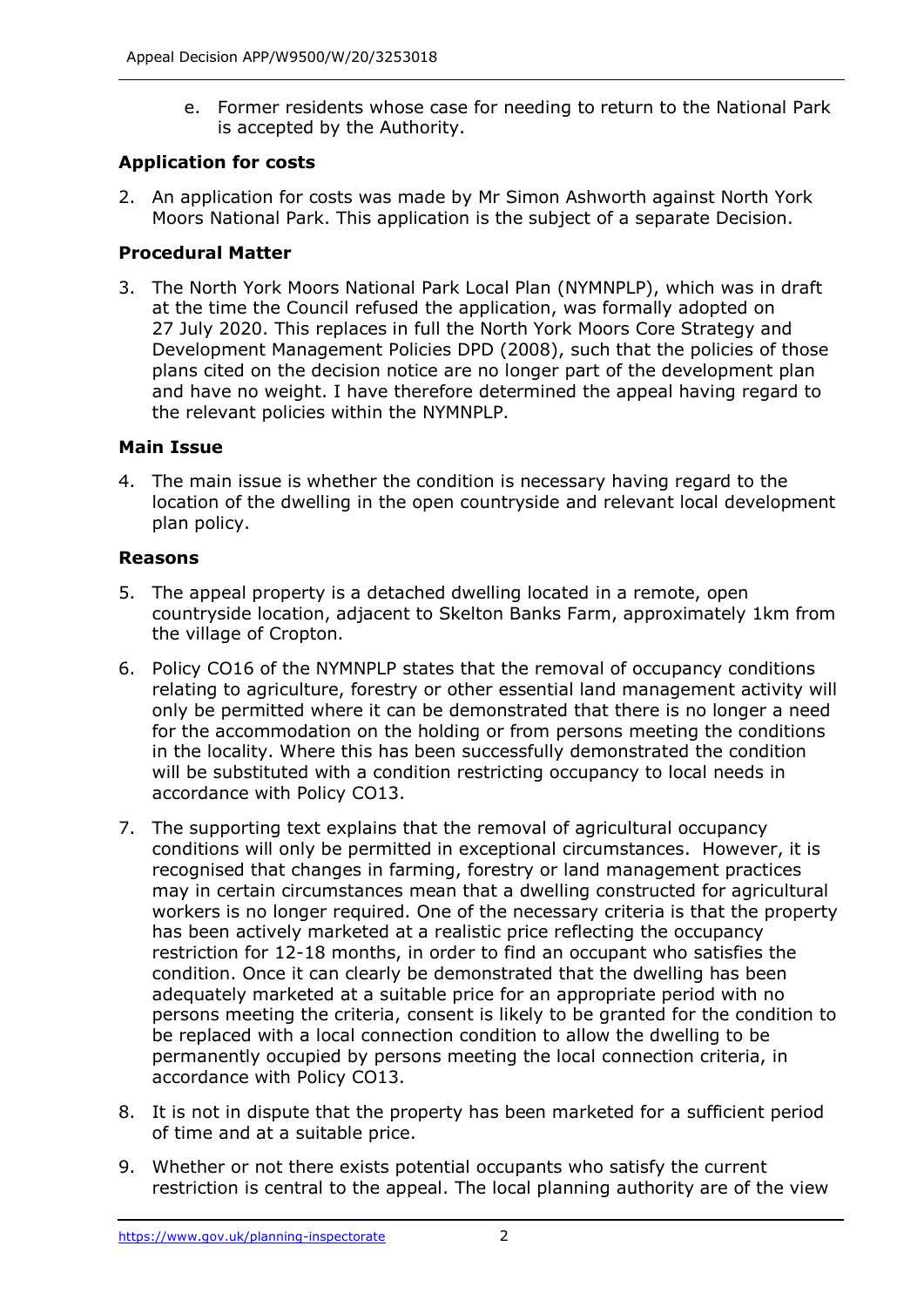that such potential occupants do exist, whereas the appellant considers that the potential occupants do not meet the relevant criteria.

- 10. The evidence before me presents a somewhat muddled picture of the roles of the potential occupants in their respective positions. The first, Mr Keane, works for the Forestry Commission. The evidence refers to his main role as Deerstalking. However, this is extended, or clarified, in later correspondences to be species management for the protection of the growing timber stands and completing environmental assessment forms for works to be carried out.
- 11. Although Mr Keane is employed by the Forestry Commission and works within Forestry Commission land, I do not consider that the roles which have been outlined would constitute 'forestry'. Any link to forestry is a by-product of Mr Keane's main role, which I consider does not constitute a direct role in the planting or managing of a forest.
- 12. The second potential occupant upon which the evidence focuses is Ms Creaser who is an Assistant Farm Manager at Westfield Farm. There is disagreement as to the nature of the primary undertaking at Westfield Farm and whether this is an arable farm with an element of game breeding, or conversely a game breeding facility with an element of arable activity. From the evidence before me, particularly from Ms Creaser's employers website, which states *'we specialise in the production of Pheasants from our closed flock, also producing Red-leg Partridge, Grey Partridge and Mallard ducklings, for nationwide customers new and old as well as our own shoots',* I conclude it is the latter. I have no substantive evidence before me that would lead me to conclude it is predominantly an arable farm.
- 13. On this basis, such an enterprise would not constitute agriculture as defined in Section 336 of the Town and Country Planning Act 1990 as this does not include pheasant rearing and shooting or any other game keeping related activities within the definition of agriculture. The Courts have also held that the rearing of game birds is not an agricultural activity for planning purposes.
- 14. From the evidence before me, I therefore do not consider that either Mr Keane or Ms Creaser are solely or mainly employed in agriculture or forestry and as such would fail to meet the occupancy restriction in its current form.
- 15. The Council's officer report refers to an objection from Mr Davison who outlines that he tried to view the house with the intention of making an offer only to be told by the seller's agent he did not meet the criteria even though he is a farmer with an agricultural holding number. Although such an occupant would appear to comply with the existing restriction, I am not presented with any further evidence about this matter and so cannot reach a certain conclusion.
- 16. The local planning authority has issued a notice in which they consider potential purchasers of the property comply with the existing condition imposed on the property. Although, as it is outlined that they are the enforcing body for such matters, this does not close the matter for the purposes of this appeal in which, for the reasons I have outlined, it has been demonstrated that no purchasers have come forward that would comply with the current occupancy restriction.
- 17. For the reasons outlined above, I conclude that the condition in its current form is not necessary and that it can therefore be deleted. Removal of the condition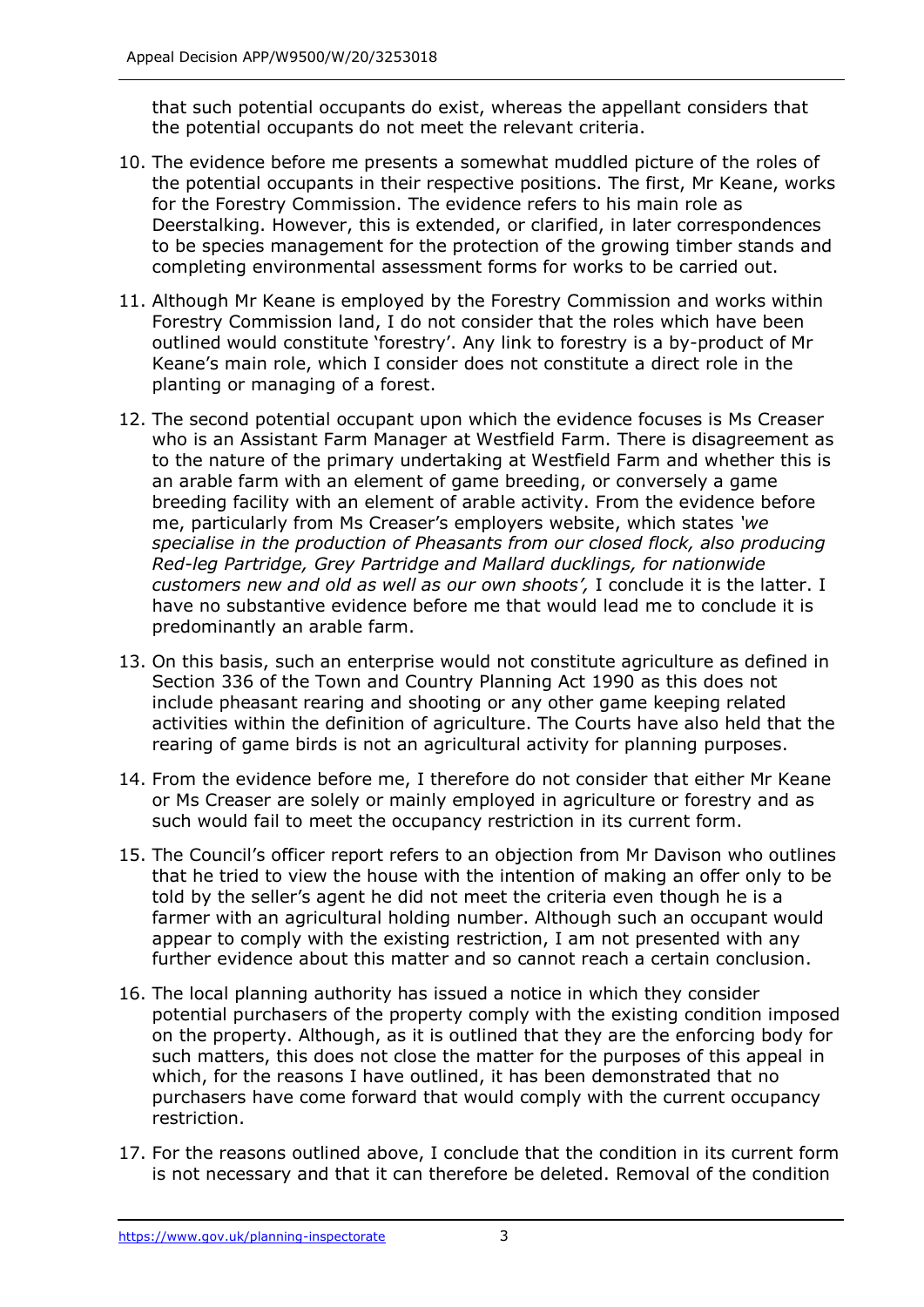would comply with Policy CO16 of the NYMNPLP which states that the removal of occupancy conditions relating to agriculture, forestry or other essential land management activity will only be permitted where it can be demonstrated that there is no longer a need for the accommodation on the holding or from persons meeting the conditions in the locality.

# **Condition**

- 18. Policy CO16 continues that where it has been successfully demonstrated the occupancy restriction is no longer needed, it will be substituted with a condition restricting occupancy to local needs in accordance with Policy CO13.
- 19. Policy CO13 sets out that occupancy will be restricted to those: 1. Currently resident in the National Park, having been resident in the Park for at least the previous 3 years; or 2. Currently in employment in the National Park; or 3. Having an essential need to live close to relative(s) who are currently living in the National Park; or 4. Having an essential requirement for substantial support from relatives who are currently living in the National Park; or 5. Former residents whose case for needing to return to the National Park is accepted by the Authority.
- 20. Whilst I have accepted that the appellant has demonstrated justification to remove the existing condition, I am not presented with substantive evidence that would justify deviation from the requirement as outlined in Policy CO16, that in the event of the removal of an occupancy condition it should be replaced with the restriction as outlined above. Although it is agreed that the property has been marketed for an appropriate period, at a suitable price, this is in the context of the existing restriction and not the local connection restriction. I am not presented with substantive evidence that potential purchasers who would meet the local connection restriction do not exist. Therefore, the new condition is necessary to restrict occupation in the open countryside to maintain the quality of the National Park, and to comply with the requirements of Policies CO16 and CO13 of the NYMNPLP.
- 21. The Council have requested that in the event the appeal is allowed and the existing condition is removed, one of two suggested conditions be imposed, restricting the occupancy of the dwelling. The first suggested condition effectively adds 'essential land management' to the existing restriction. This is drawn from the requirement in Policy CO10. Policy CO10 is primarily concerned with the creation of new dwellings. As the dwelling relating to this appeal is already in existence as a dwelling, and has been for some time, I do not consider it to be appropriate to apply this condition. The second condition follows the route outlined in Policy CO16 leading to Policy CO13. This is reflected in the condition I have imposed, although I have simplified the wording and removed the requirement to obtain confirmation in writing from the Council as this is advisory but not necessary.

# **Conclusion**

22. For the reasons outlined above, I conclude that the appeal should be allowed. I shall delete existing condition No. 05 and replace it with a new condition.

# *A M Nilsson*

# INSPECTOR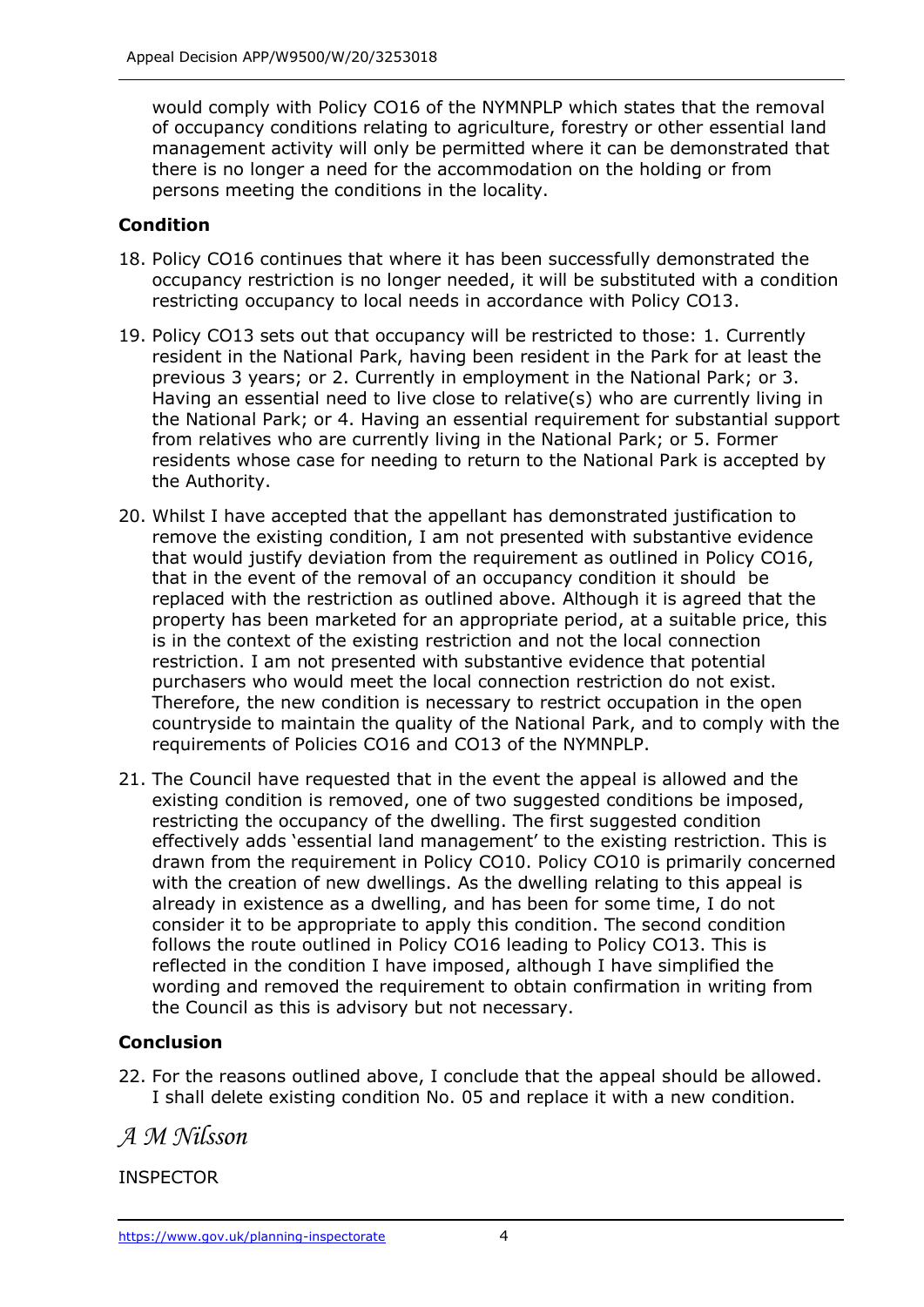#### **List of Planning Applications Determined by the Director of Planning** for the Period from 01/10/2020 to 19/11/2020 in the Following Order and then by District: Delegated Planning Applications; Post Committee Applications; on Expiration of Advertisement; on Receipt of Amended Plans and Further Observations; Approval of Conditions; Applications Adjacent to the Park (3024); Notifications Under Schedule 2, Part 6, of The Town & Country Planning (General Permitted Development) Order 2015

## **Please note that the decision notice for each of the Authority's applications listed in this report can be found by clicking on the application reference number.**

## **York Potash/Sirius Minerals Delegated Applications** None

**Applications**

| <b>Hambleton</b>            |                                                                                                                                                                                                                                                                                           |            |
|-----------------------------|-------------------------------------------------------------------------------------------------------------------------------------------------------------------------------------------------------------------------------------------------------------------------------------------|------------|
| NYM/2020/0168/FL            | Approved<br>Alterations, demolition of sunroom and construction of single<br>storey extension to dwelling together with conversion of<br>outbuilding to form annexe accommodation at North Farm, Lead<br>Lane, Nether Silton for Mr B Dorrington                                          | 14/10/2020 |
| NYM/2020/0169/FL/LB Granted | Listed Building consent for internal and external alterations,<br>demolition of sunroom and construction of single storey<br>extension to dwelling together with conversion of outbuilding to<br>form annexe accommodation at North Farm, Lead Lane, Nether<br>Silton for Mr B Dorrington | 14/10/2020 |
| NYM/2020/0338/FL            | Approved<br>laying of foundations to facilitate siting of bench at land south of<br>High Farm and west of Bank Lane, Faceby for Faceby Parish<br>Meeting                                                                                                                                  | 09/10/2020 |
| NYM/2020/0374/FL            | Approved<br>conversion of and extension to redundant buildings to form 1 no.<br>local occupancy dwelling with associated garage/workshop/store<br>and amenity space at Rye Hill Farm, Great Ayton for Mr and Mrs<br>A Ward                                                                | 07/10/2020 |
| NYM/2020/0485/FL            | Approved<br>conversion of former agricultural building to dual use of<br>residential annexe accommodation/holiday letting<br>accommodation at Skipton Hill Farm, Skipton Hill House, Carr<br>Lane, Thirlby for Tom Simpson                                                                | 19/10/2020 |
| NYM/2020/0553/FL            | Approved<br>variation of condition 2 (material amendment) of planning<br>approval NYM/2020/0080/FL to allow addition of canopy to east<br>elevation at The Barn, Whorlton, Swainby for Jenny Tribick                                                                                      | 19/10/2020 |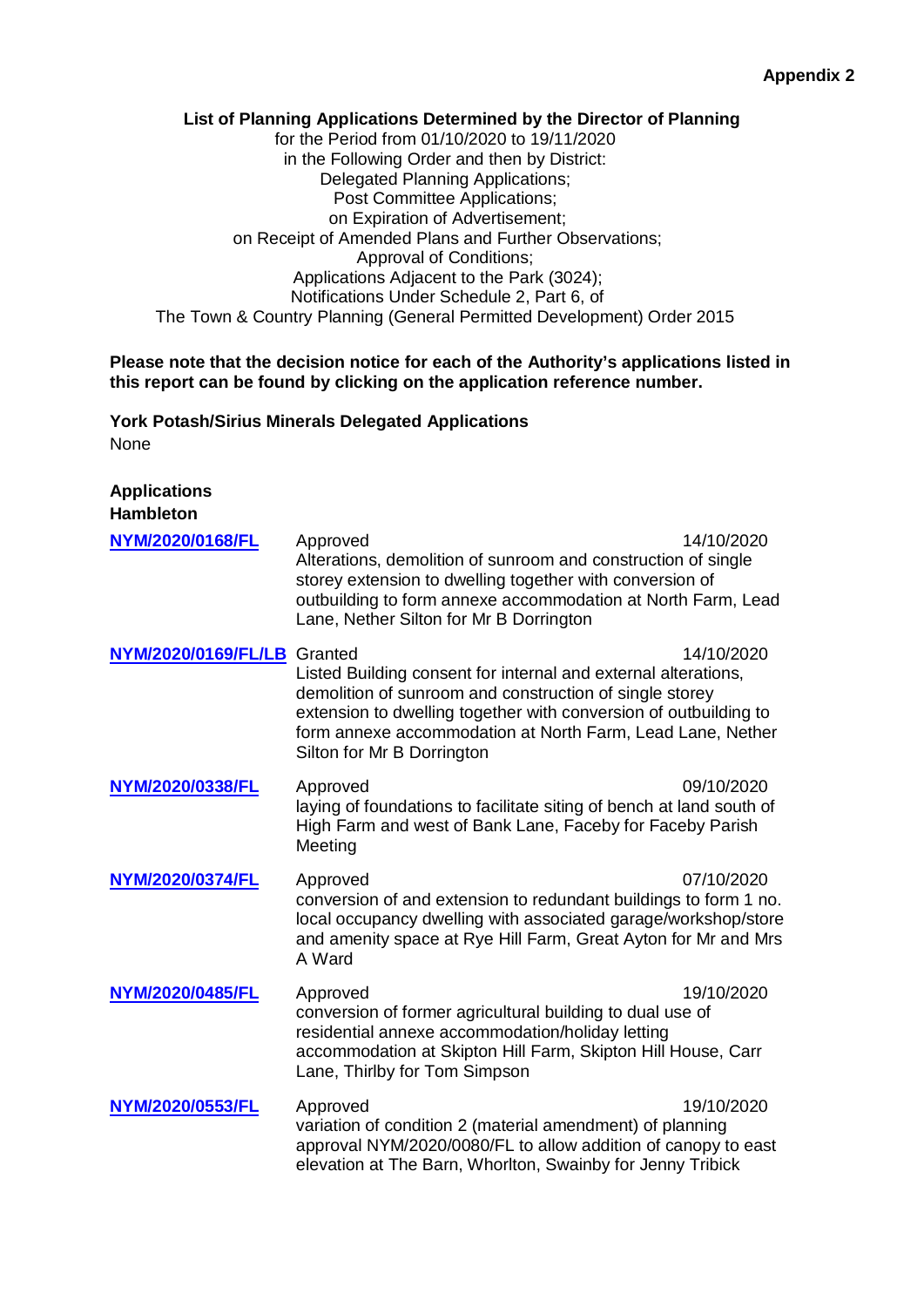| NYM/2020/0588/FL                   | Approved<br>subdivision of part of dwelling to create separate unit of<br>residential accommodation to be occupied as holiday let at<br>Trennett View Cottage, Chop Gate for Mrs Claire Aldus                                                                               | 12/10/2020 |
|------------------------------------|-----------------------------------------------------------------------------------------------------------------------------------------------------------------------------------------------------------------------------------------------------------------------------|------------|
| NYM/2020/0599/FL                   | Approved<br>change of use of agricultural land to form extension to domestic<br>curtilage at land south of 3 Church Lane, Faceby for Mr James<br>and Lucy O'Farrell                                                                                                         | 22/10/2020 |
| NYM/2020/0602/FL                   | Approved<br>re-instatement of chimney and erection of fencing at Woodmans<br>Cottage, Kilburn for Mrs Alison Porter                                                                                                                                                         | 21/10/2020 |
| NYM/2020/0620/FL                   | Approved<br>erection of garden store at Greystones, Cowesby Village,<br><b>Cowesby for Victoria Snook</b>                                                                                                                                                                   | 15/10/2020 |
| NYM/2020/0674/FL                   | Approved<br>variation of condition 3 of planning approval<br>NYM/2013/0317/ETL to include a mortgagee in possession<br>clause at Stone Haven, 8 Church Lane, Swainby for Mr Ashley<br>Whitfield                                                                             | 29/10/2020 |
| <b>Ryedale</b><br>NYM/2020/0209/FL | Approved<br>conversion of former school and outbuilding to 4 no. dwellings<br>with associated amenity spaces, parking, access and<br>landscaping works at The Old School, Chestnut Avenue,<br>Thornton-Le-Dale for A & D Sturdy Ltd                                         | 14/10/2020 |
| <b>NYM/2020/0226/CLE</b>           | <b>Issued</b><br>Certificate of lawfulness for the existing use of the building as a<br>dwelling, not occupied by a person solely or mainly employed in<br>agriculture at Bank Farm House, Rosedale Chimney Bank,<br>Rosedale Abbey for Mrs A Wilkinson                     | 01/10/2020 |
| <b>NYM/2020/0240/CLE</b>           | <b>Issued</b><br>certificate of lawfulness for alterations to and use of outbuildings<br>as a dwellinghouse in excess of four years and land as domestic<br>garden in excess of ten years at High Lodge, High Street, Cold<br>Kirby for Mr G Prest and Duncombe Park Estate | 01/10/2020 |
| NYM/2020/0435/FL                   | Approved<br>erection of timber shed, installation of timber gate to existing<br>fencing, erection of additional boundary fencing and double<br>gates, resurfacing of driveway (retrospective) at 25 Ashwood<br>Close, Helmsley for Mr & Mrs Bennett                         | 02/11/2020 |
| NYM/2020/0530/FL                   | Approved<br>erection of replacement fence at 35 Ashwood Close, Helmsley<br>for Mr Nicholas Vernon                                                                                                                                                                           | 01/10/2020 |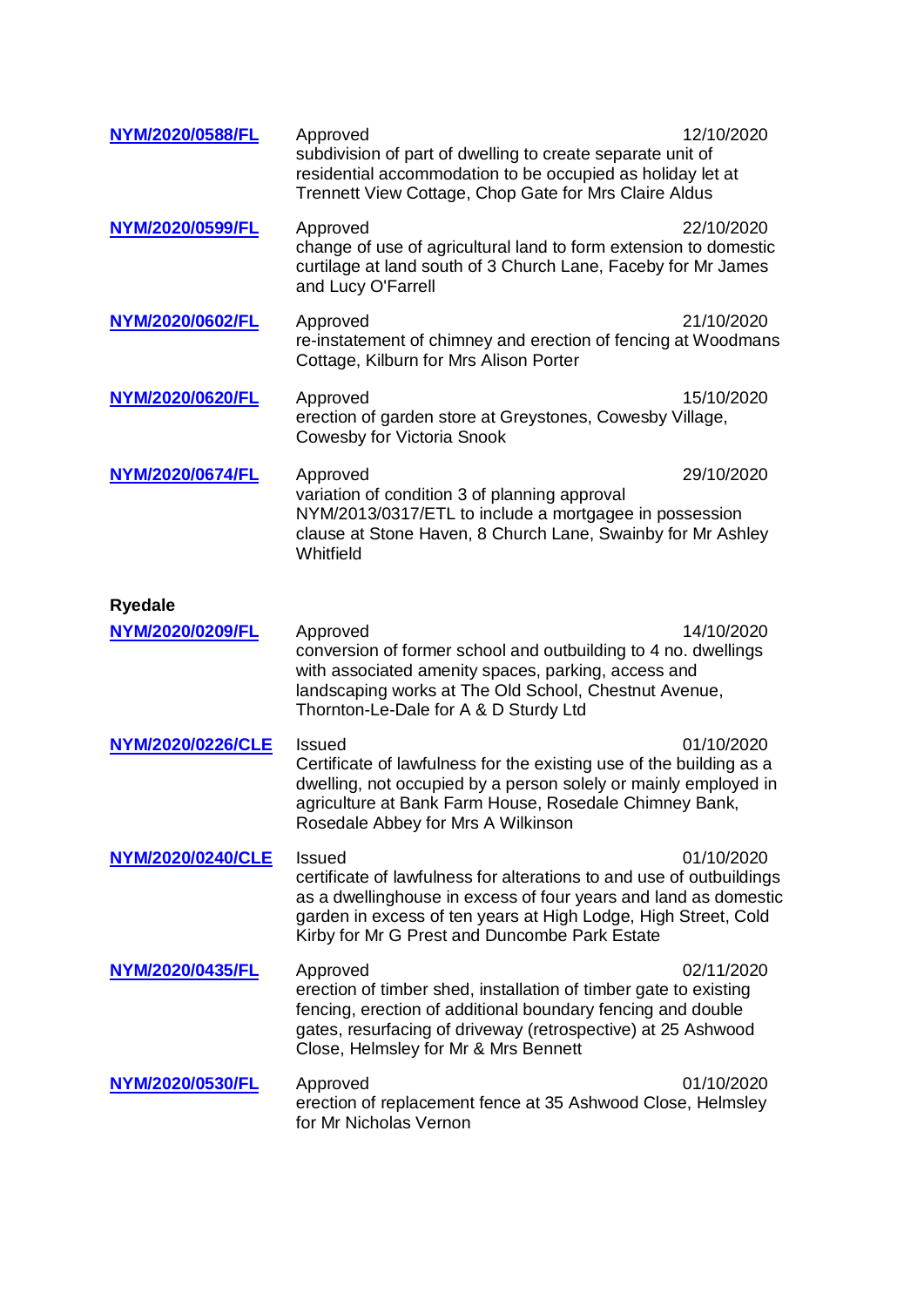| NYM/2020/0554/CU          | Approved<br>use of existing holiday park for 11 months of the year (closed 05<br>January to 03 February in any one calendar year) at Golden<br>Square Caravan Park, Oswaldkirk for Mr Armstrong                                                                                                                    | 06/11/2020 |
|---------------------------|--------------------------------------------------------------------------------------------------------------------------------------------------------------------------------------------------------------------------------------------------------------------------------------------------------------------|------------|
| NYM/2020/0577/FL          | Approved<br>erection of covered feed area at Dickie Barn Buildings, Hawnby<br>for Mr Peter Smith                                                                                                                                                                                                                   | 21/10/2020 |
| NYM/2020/0578/FL          | Approved<br>erection of timber stable/store building at Rose Croft, Newton<br>upon Rawcliffe for Mr Steve Conway                                                                                                                                                                                                   | 06/11/2020 |
| NYM/2020/0586/FL          | Refused<br>use of land to form 1 no. grass runway for personal use by<br>owner and emergency use together with erection of wind sock<br>(revised scheme following dismissal at appeal of<br>NYM/2016/0817/FL) at South Moor Farm, Dalby Forest Drive,<br><b>Ebberston for Mr Robert Walker</b>                     | 16/11/2020 |
| NYM/2020/0610/FL          | Approved<br>change of use of and alterations to existing private workshop<br>and store to form 2 no. commercial craft workshops, demolition<br>of existing wooden store and construction of domestic workshop<br>and open fronted store at The Craft Workshops, Main Street,<br>Hutton Le Hole for Mr William Wood | 26/10/2020 |
| NYM/2020/0657/FL          | Approved<br>erection of greenhouse at 24 Carlton Road, Helmsley for Mr and<br>Mrs S and C Rees                                                                                                                                                                                                                     | 07/10/2020 |
| NYM/2020/0666/FL          | Approved<br>creation of new window at 20 Bridgefoot, Gill Lane, Rosedale<br>Abbey for Mrs Joanne Tomlin                                                                                                                                                                                                            | 02/11/2020 |
| NYM/2020/0668/FL          | Approved<br>variation of condition 2 (material amendment) of planning<br>approval NYM/2019/0275/FL to allow changes to approved roof<br>design at Murton Grange, Ox Pasture Lane, Hawnby for Mr<br><b>Richard Pennock</b>                                                                                          | 13/10/2020 |
| NYM/2020/0692/LB          | Granted<br>Listed Building consent for replacement pantiles, ridge tiles,<br>membrane and battens to roof together with internal repair works<br>to walls at Blansby Park Farm, Blansby Park Lane, Pickering for<br>Duchy of Lancaster                                                                             | 05/11/2020 |
| <b>NYM/2020/0696/FL</b>   | Approved<br>erection of timber shed at 37 Ashwood Close, Helmsley for Mr<br><b>James Hare</b>                                                                                                                                                                                                                      | 06/11/2020 |
| NYM/2020/0738/CLLB Issued | certificate of lawfulness for installation of fibre cable to Grade II<br>Listed Building at Black Swan Hotel, Market Place, Helmsley for<br>Openreach                                                                                                                                                              | 10/11/2020 |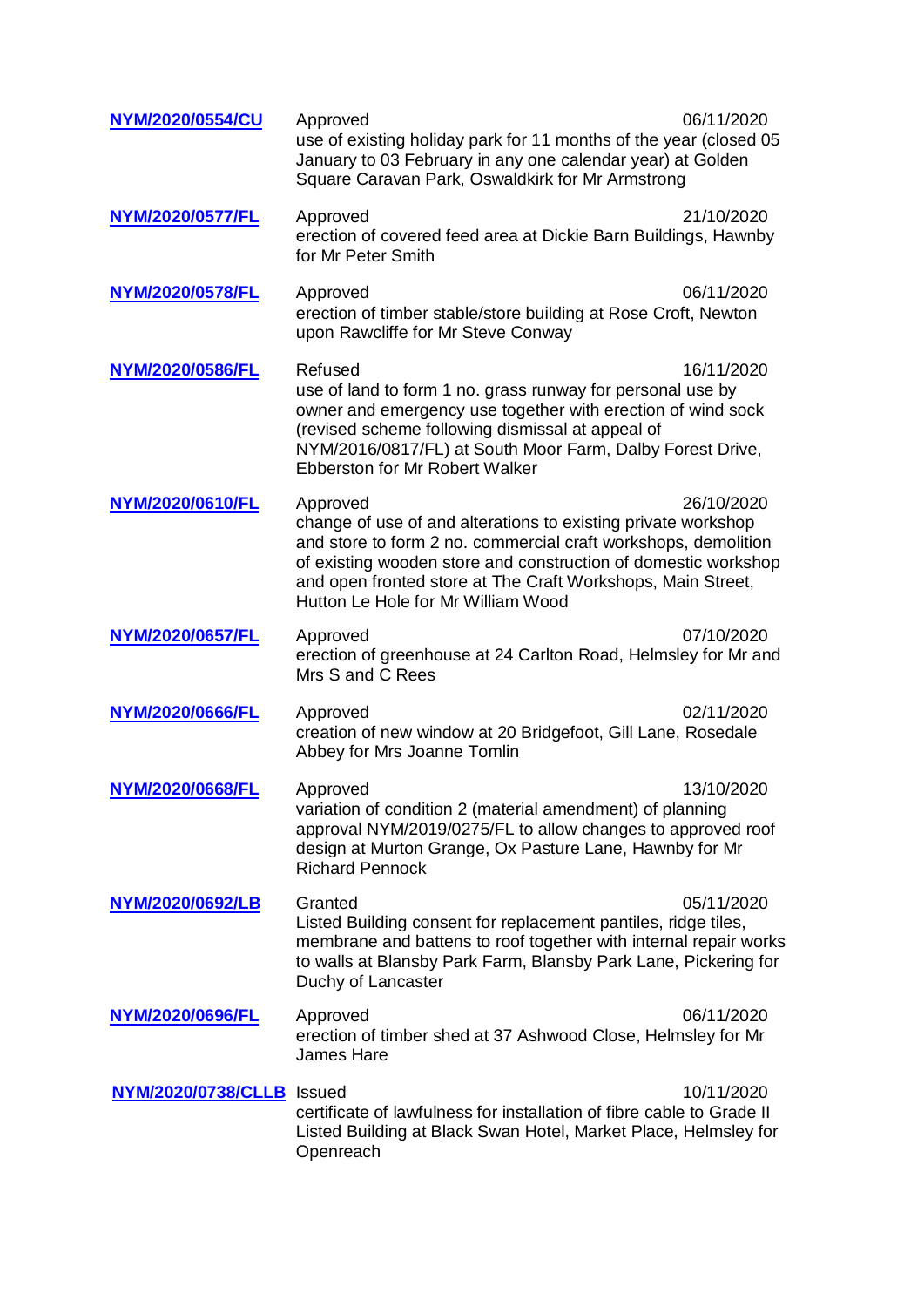| NYM/2020/0746/FL | Approved<br>alterations, removal of garage door and installation of<br>replacement window and door at Appleton House, Headlands<br>Road, Appleton le Moors for Mr Peter Bryan                                                                                                                                                                                                                                                                            | 11/11/2020 |
|------------------|----------------------------------------------------------------------------------------------------------------------------------------------------------------------------------------------------------------------------------------------------------------------------------------------------------------------------------------------------------------------------------------------------------------------------------------------------------|------------|
| Scarborough      |                                                                                                                                                                                                                                                                                                                                                                                                                                                          |            |
| NYM/2019/0477/FL | Approved<br>construction of building comprising bakery and distribution unit,<br>ancillary public tea room with external seating area and<br>children's play area, visitor attraction and viewing area,<br>associated coach access and parking at E Botham & Sons,<br>Enterprise Way, Whitby for E Botham & Sons                                                                                                                                         | 21/10/2020 |
| NYM/2019/0619/FL | Approved<br>demolition of existing two-storey rear extension, alterations and<br>construction of single storey side and rear extensions to dwelling<br>together with link extension to outbuilding, conversion of<br>outbuilding to form 2 no. units of annexe accommodation,<br>conversion of barn to form garaging and storage, erection of<br>detached storage barn and landscaping works at Newgate Farm,<br>Rice Gate, Hackness for Mr & Mrs Ramsey | 15/10/2020 |
| NYM/2020/0054/FL | Approved<br>construction of 1 no local occupancy dwelling and detached<br>double garage together with associated access parking and<br>amenity space at Ainthorpe Yard, Easton Lane, Ainthorpe for Mr<br>RB & EA Asquith                                                                                                                                                                                                                                 | 23/10/2020 |
| NYM/2020/0067/FL | Approved<br>conversion of barn to form holiday letting cottage at Willow<br>Cottage, Low Dales, Hackness for Mr Stuart Wharton                                                                                                                                                                                                                                                                                                                           | 19/10/2020 |
| NYM/2020/0213/FL | Approved<br>conversion of attached redundant barn to form additional living<br>accommodation at Lawns Farm, Houlsyke for Mr & Mrs R & P<br>Dickson                                                                                                                                                                                                                                                                                                       | 02/10/2020 |
| NYM/2020/0304/FL | Approved<br>conversion of redundant agricultural building to form additional<br>living accommodation at Murk Esk Cottage, Goathland for Mr<br><b>Jason Hawes</b>                                                                                                                                                                                                                                                                                         | 09/10/2020 |
| NYM/2020/0371/FL | Approved<br>installation of replacement door and reorganisation of pipework<br>to front elevation, installation of 2 no. replacement rooflights and<br>3 no. replacement timber windows to rear elevation together with<br>erection of replacement railings and non-lockable gate, garden shed<br>and associated landscaping works at 10 The Esplanade, Robin<br>Hoods Bay for Mr C Whiteley and Mrs A Graham                                            | 30/10/2020 |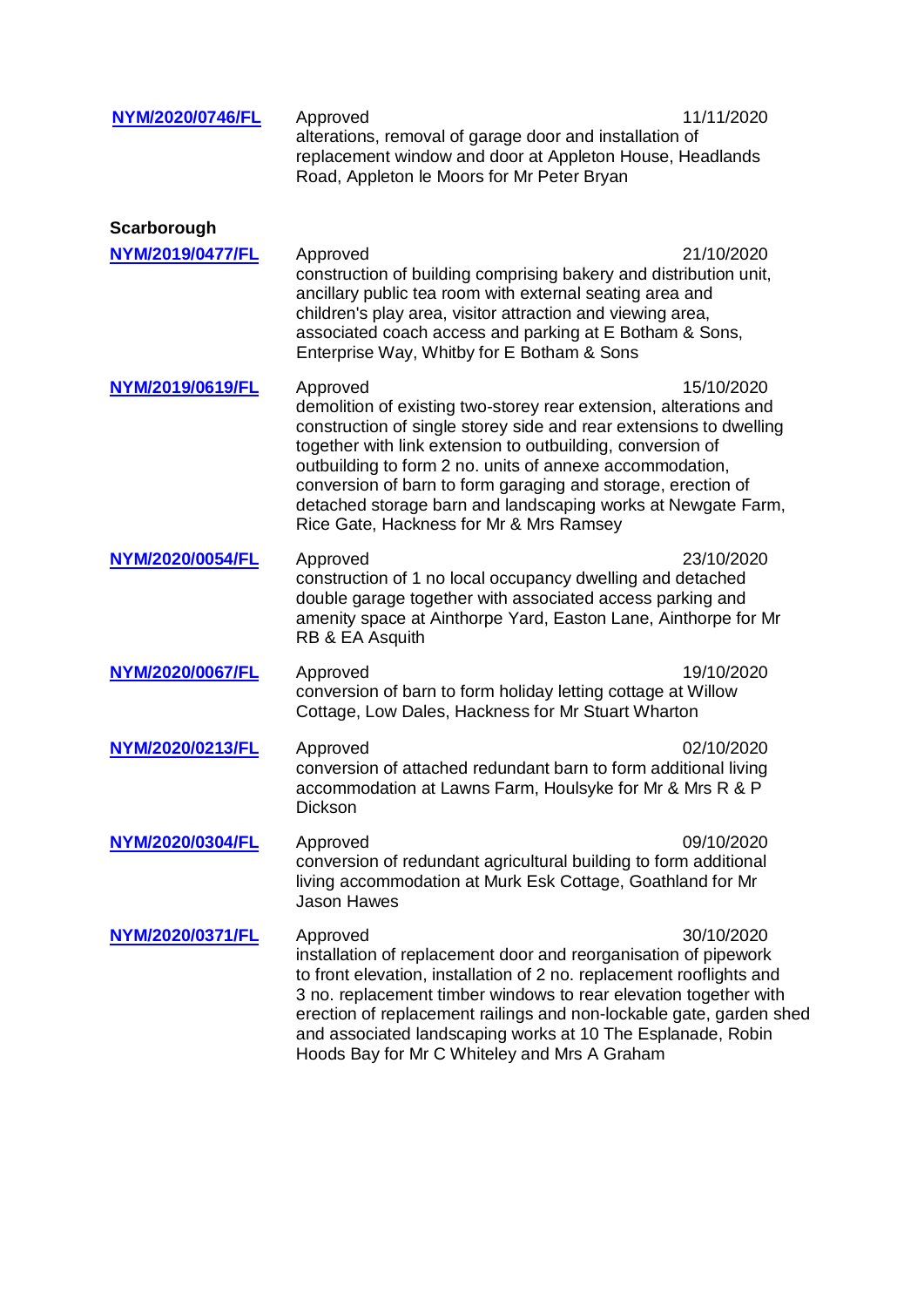| NYM/2020/0375/LB        | Granted<br>Listed Building consent for internal alterations, installation of<br>replacement door and reorganisation of pipework to front<br>elevation, installation of 2 no. replacement rooflights and 3 no.<br>replacement timber windows to rear elevation together with<br>erection of replacement railings and non-lockable gate at 10 The<br>Esplanade, Robin Hoods Bay for Mr C Whiteley and Mrs A<br>Graham | 30/10/2020 |
|-------------------------|---------------------------------------------------------------------------------------------------------------------------------------------------------------------------------------------------------------------------------------------------------------------------------------------------------------------------------------------------------------------------------------------------------------------|------------|
| NYM/2020/0423/CLE       | <b>Issued</b><br>certificate of lawfulness for the use of land for the siting of<br>shipping container and lorry trailer for storage purposes (Use<br>Class B8) in excess of ten years at Paddock to South of Wyke<br>Lodge, Hodgson Hill, Staintondale for Mr Keith Dobbie                                                                                                                                         | 01/10/2020 |
| NYM/2020/0424/FL        | Approved<br>erection of replacement timber shed (retrospective) at Woodside<br>Cottage, Littlewood Terrace, Robin Hoods Bay for Mrs Elizabeth<br>Lanfranchi-Spence                                                                                                                                                                                                                                                  | 29/10/2020 |
| NYM/2020/0433/LB        | Granted<br>Listed Building consent for erection of replacement timber shed<br>(retrospective) at Woodside Cottage, Littlewood Terrace, Robin<br>Hoods Bay for Mrs Elizabeth Lanfranchi-Spence                                                                                                                                                                                                                       | 29/10/2020 |
| NYM/2020/0438/FL        | Approved<br>construction of replacement dwelling with associated access,<br>parking and landscaping works (revised scheme to<br>NYM/2018/0803/FL) at Red Cottage, Cockpit Hill, Runswick Bay<br>for WH Whittaker & Son Ltd                                                                                                                                                                                          | 09/10/2020 |
| NYM/2020/0479/FL        | Approved<br>alterations, construction of single storey rear extension following<br>demolition of existing conservatory, together with construction of<br>rear dormer window and installation of solar panels to front<br>elevation at 7 Hall Farm Road, Low Hawsker for Mr & Mrs R<br>Harrison                                                                                                                      | 13/11/2020 |
| NYM/2020/0487/FL        | Approved<br>erection of replacement cubicle building for cattle at Burgate<br>Farm, Harwood Dale for Mr J Cook                                                                                                                                                                                                                                                                                                      | 07/10/2020 |
| NYM/2020/0492/FL        | Approved<br>construction of replacement link extension, alterations to garage<br>and detached garden store together with associated landscaping<br>works at Lowdales Cottage, Hackness for Mr & Mrs Glaysher                                                                                                                                                                                                        | 07/10/2020 |
| <b>NYM/2020/0519/LB</b> | Granted<br>Listed Building consent for construction of replacement link<br>extension, alterations to garage and detached garden store<br>together with associated landscaping works at Lowdales<br>Cottage, Hackness for Mr & Mrs Glaysher                                                                                                                                                                          | 05/10/2020 |
| <u>NYM/2020/0520/FL</u> | Approved<br>change of use of agricultural land to domestic garden and<br>installation of septic tank at Stang End Farm, Danby for Mrs<br><b>Wendy Underwood</b>                                                                                                                                                                                                                                                     | 08/10/2020 |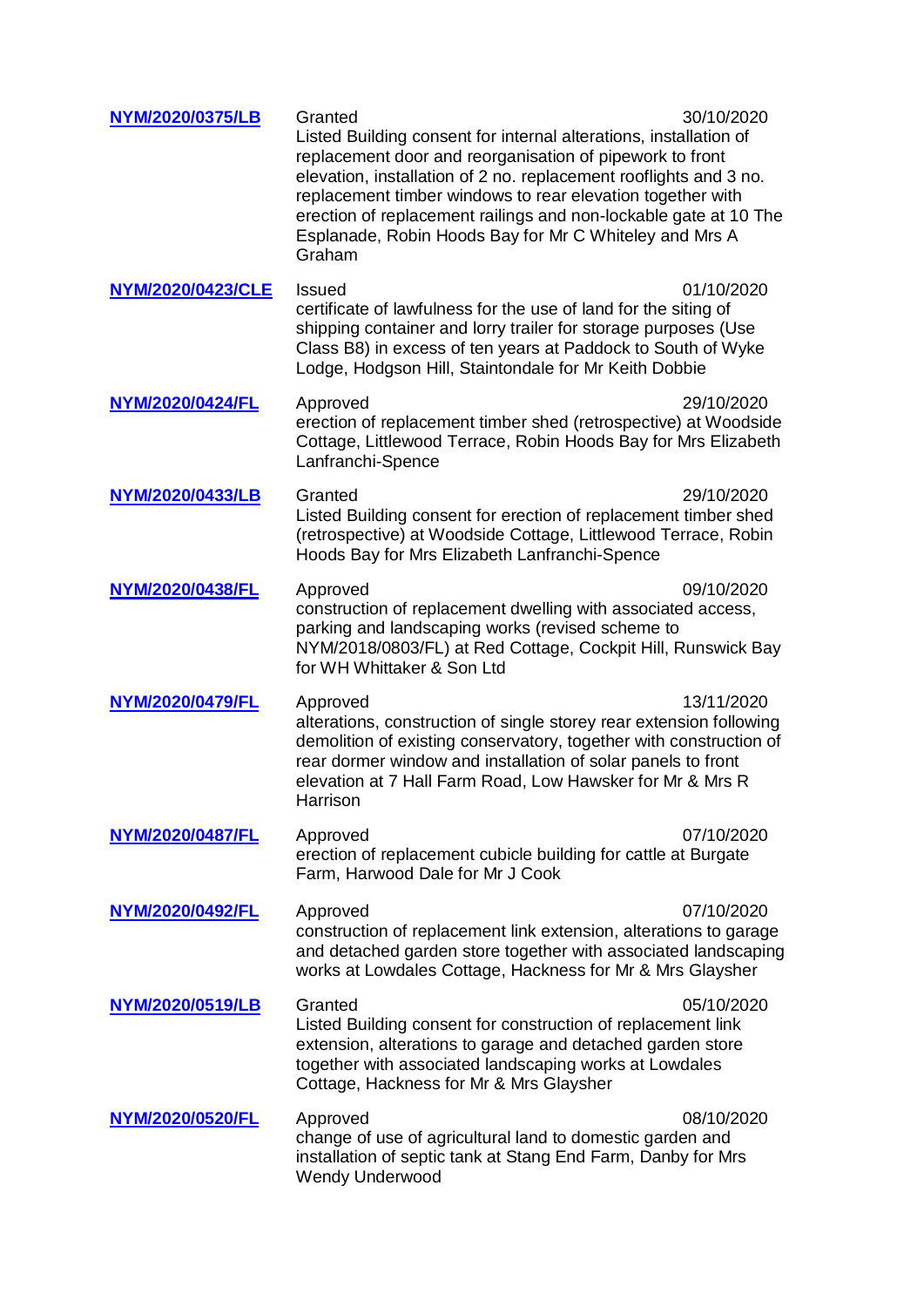| NYM/2020/0524/FL        | Approved<br>change of use of land to form manege at Highfield, High<br>Hawsker for Mr Guy Coulson                                                                                                                                                                      | 21/10/2020 |
|-------------------------|------------------------------------------------------------------------------------------------------------------------------------------------------------------------------------------------------------------------------------------------------------------------|------------|
| NYM/2020/0535/FL        | Approved<br>variation of condition 3 of planning approval NYM/2009/0377/FL<br>to allow the use of garage as home office at Lowdales Cottage,<br>Hackness for Mr & Mrs Glaysher                                                                                         | 07/10/2020 |
| <b>NYM/2020/0551/FL</b> | Approved<br>conversion of barn to form 1 no. local occupancy dwelling with<br>associated parking, landscaping works and amenity space at<br>Ainthorpe Farm, Easton Lane, Ainthorpe for Mr & Mrs Hide                                                                   | 29/10/2020 |
| NYM/2020/0558/FL        | Approved<br>demolition of existing dwelling and outbuilding, construction of<br>replacement dwelling, garage and creation of turning area at 1<br>Mowthorpe Bungalows, Mowthorp Road, Mowthorpe, Hackness<br>for Mr Mike Hill                                          | 09/10/2020 |
| NYM/2020/0560/FL        | Approved<br>alterations and construction of replacement bay windows at<br>Ingleneuk Cottage, Runswick Bay for Mr Dennis Whiteley                                                                                                                                       | 05/10/2020 |
| NYM/2020/0565/FL        | Approved<br>use of land for the siting of 2 no. shepherds huts for holiday<br>letting purposes with associated access path and landscaping<br>works at Hollins Farm, Hollins Farm Road, Westerdale for Mr<br><b>Graham Richardson</b>                                  | 01/10/2020 |
| NYM/2020/0568/FL        | Approved<br>subdivision of part of dwelling to create separate unit of<br>residential accommodation to be occupied as holiday let, annexe<br>or local occupancy letting dwelling (no external alterations) at<br>Avenue House, Great Fryupdale for Mr and Mrs Ferguson | 01/10/2020 |
| NYM/2020/0573/FL        | Approved<br>erection of summerhouse at Palmers, 51 A Rosedale Lane, Port<br>Mulgrave for Mr Clive Henderson                                                                                                                                                            | 01/10/2020 |
| NYM/2020/0580/FL        | Approved<br>conversion of and extension to barn to form 1 no. holiday letting<br>cottage at Waites House Farm, Westerdale for Mr and Mrs P<br>and H Muir                                                                                                               | 20/10/2020 |
| NYM/2020/0583/FL        | Refused<br>formation of a vehicular farm access and associated track (part<br>retrospective) at Newlands Farm, Newlands Road, Cloughton for<br>Mr & Mrs Morley                                                                                                         | 08/10/2020 |
| <b>NYM/2020/0584/LB</b> | Granted<br>Listed Building consent for re-roofing and stone repairs together<br>with installation of replacement rooflights at Seacroft, The<br>Square, Robin Hoods Bay for Mr I Harrison                                                                              | 16/10/2020 |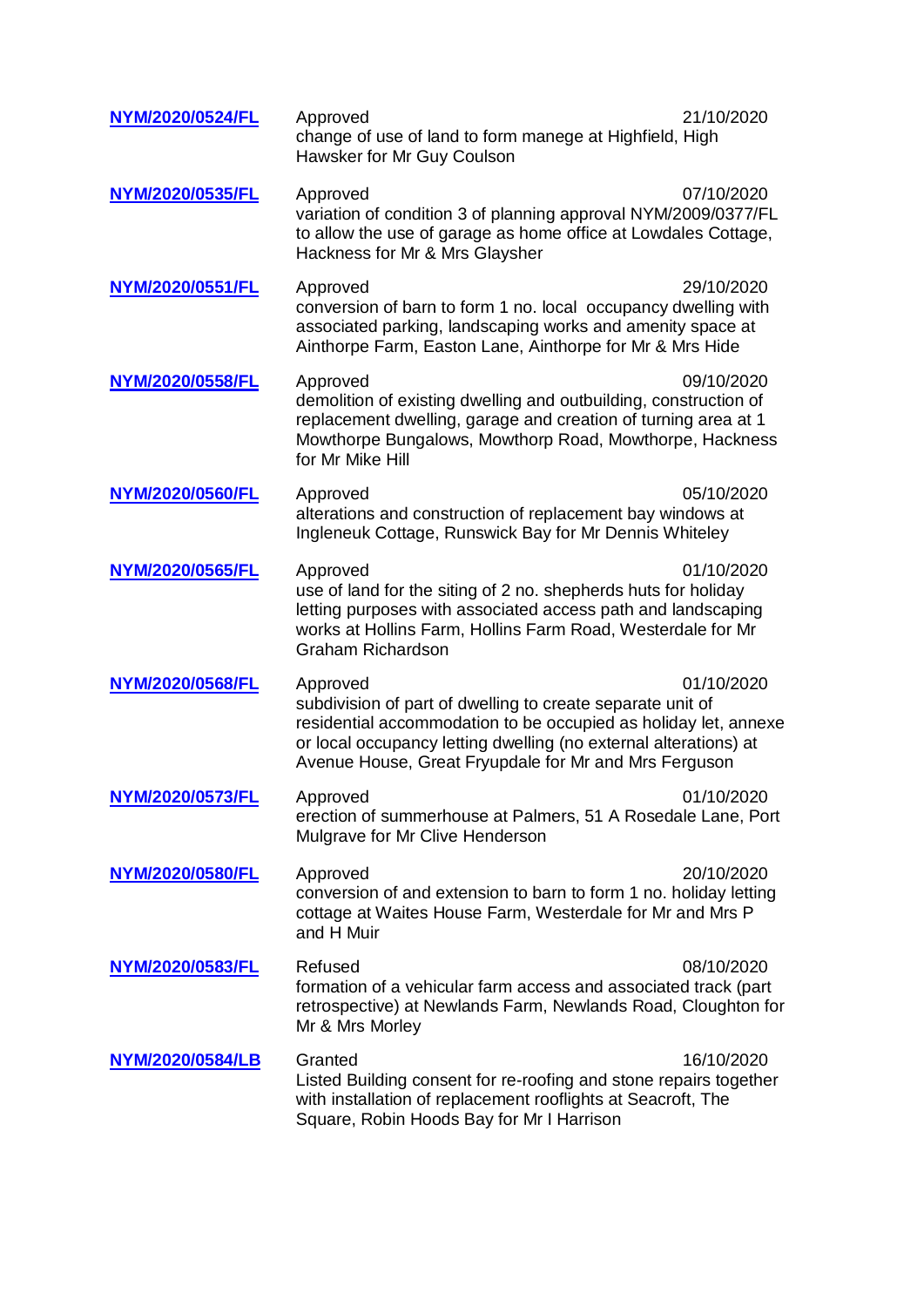| NYM/2020/0589/FL        | 07/10/2020<br>Approved<br>construction of part one and a half storey/part single storey side<br>extension with cellar below at Fryup Lodge, Fryup Dale, Fryup<br>for Mr & Mrs Finlayson-Brown                                                       |
|-------------------------|-----------------------------------------------------------------------------------------------------------------------------------------------------------------------------------------------------------------------------------------------------|
| <b>NYM/2020/0591/FL</b> | 23/10/2020<br>Approved<br>installation of additional rooflight to front elevation and<br>construction of dormer window to rear elevation at 5 Garth End<br>Road, West Ayton for Mr Simon Knight                                                     |
| NYM/2020/0600/FL        | 21/10/2020<br>Approved<br>construction of rear balcony (Retrospective) at Woodcroft, Egton<br>for Mr & Mrs Bennion                                                                                                                                  |
| NYM/2020/0604/FL        | 07/10/2020<br>Approved<br>raising of eaves and ridge height at 97 The Homestead, High<br>Street, Hinderwell for Mr Allan Stubbs                                                                                                                     |
| NYM/2020/0605/FL        | 12/10/2020<br>Approved<br>conversion of building to form 1 no. principal residence dwelling<br>with associated amenity space and parking at Cross Farm<br>Buildings, High Street, Egton for The Mulgrave Estate                                     |
| NYM/2020/0607/FL        | 04/11/2020<br>Approved<br>installation of 3 no. replacement windows to front elevation at<br>Fordside, Beckside, Staithes for Mr Graham Hudson                                                                                                      |
| NYM/2020/0609/FL        | 13/10/2020<br>Approved<br>change of use of residential annexe accommodation to holiday<br>letting cottage (no external alterations) at Island Farm Cottage,<br>Staintondale for Mr Paul Richings                                                    |
| NYM/2020/0618/FL        | Refused<br>15/10/2020<br>construction of 1 no. local occupancy dwelling with integral<br>garage together with associated, parking, amenity space and<br>landscaping works at land adjacent 7 Lingrow Close, Runswick<br>Bay for Mr N Lonsdale       |
| NYM/2020/0622/FL        | Approved<br>23/10/2020<br>construction of single storey extension to holiday cottage at<br>Willow Cottage, Ridge Hall, Ridge Lane, Staithes for Mr & Mrs<br><b>Bamford</b>                                                                          |
| NYM/2020/0627/FL        | Refused<br>15/10/2020<br>variation of condition 2 (material amendment) of planning<br>approval NYM/2018/0653/FL to allow raising of Church to reduce<br>excavation at St Athanasius Monastery, Langdale End for Coptic<br><b>Orthodox Monastery</b> |
| NYM/2020/0628/FL        | 28/10/2020<br>Approved<br>removal of condition 3 of planning approval NYM4/033/0160A/PA to<br>sever the tie of the stable block with No 1 Prospect Field at<br>Highfield, High Hawsker for Mr Guy Coulson                                           |
| NYM/2020/0637/FL        | 23/10/2020<br>Approved<br>construction of replacement single storey side extension (revised<br>scheme to withdrawn application NYM/2020/0576/FL) at<br>Hazelwood, Hood Lane, Cloughton for Ms Sally Archbell                                        |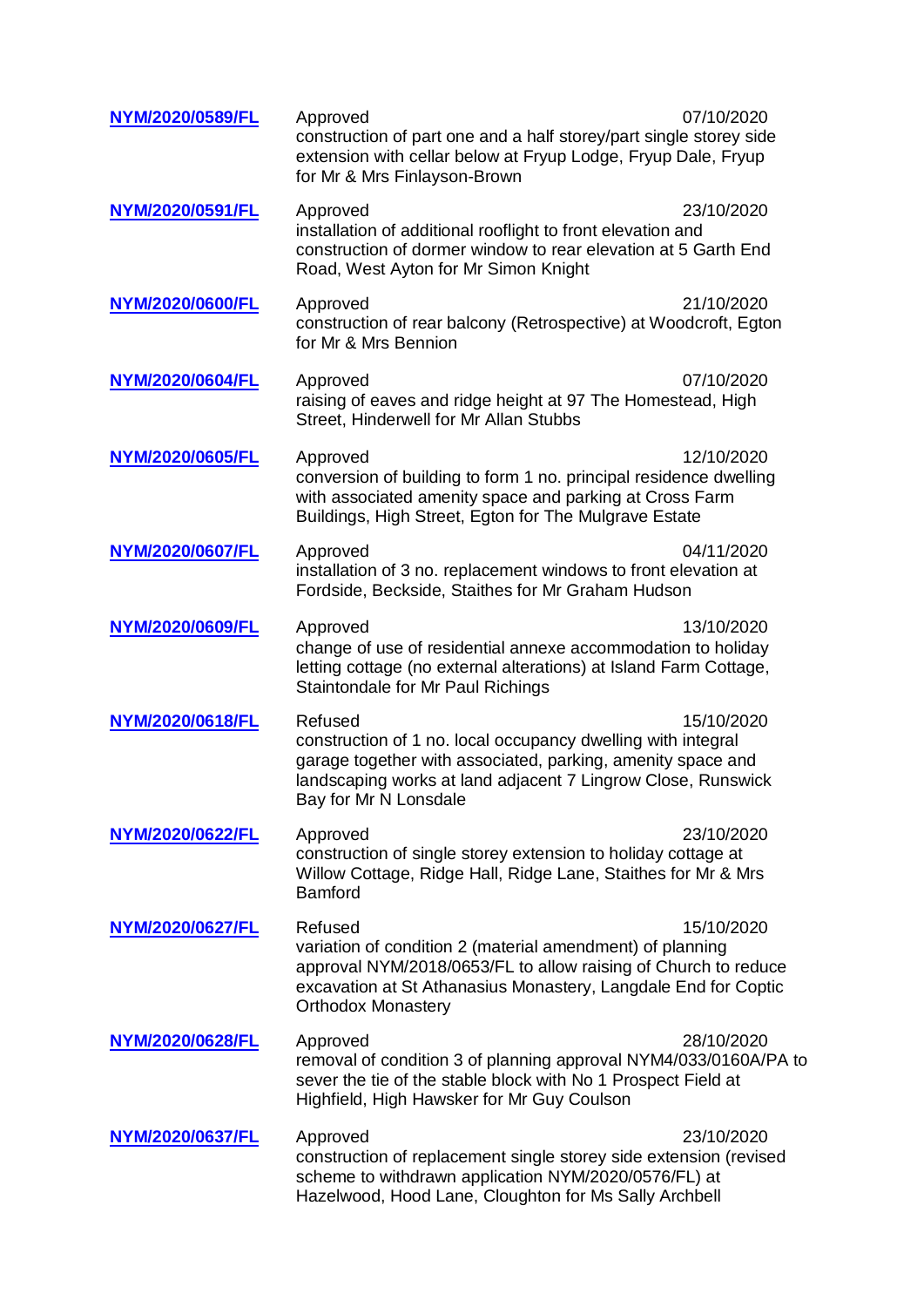| NYM/2020/0638/FL | Approved<br>installation of 10 no. ground mounted solar panels at Park Hill<br>Farm, Harwood Dale for Ms Jan Hoyland                                                                                                                                                                                  | 12/11/2020 |
|------------------|-------------------------------------------------------------------------------------------------------------------------------------------------------------------------------------------------------------------------------------------------------------------------------------------------------|------------|
| NYM/2020/0641/FL | Approved<br>demolition of existing single storey garage/workshop and<br>replacement with two storey garage/workshop at Jubilee House,<br>Hall Farm Road, Low Hawsker for Mr & Mrs Trotter                                                                                                             | 23/10/2020 |
| NYM/2020/0642/FL | Approved<br>erection of storage shed at Ellerby Hotel, 12 - 14 Ryeland Lane,<br>Ellerby for Mr Mark Alderson                                                                                                                                                                                          | 16/11/2020 |
| NYM/2020/0649/FL | Approved<br>erection of agricultural livestock building at Home Farm, Dunsley<br>Lane, Dunsley for Mr Paul Hodgson                                                                                                                                                                                    | 23/10/2020 |
| NYM/2020/0665/FL | Approved<br>change of use of building to farm shop (Use Class A1) (no<br>external alterations) at Horseshoe Hotel, Egton Bridge for Egton<br><b>Hotels Ltd</b>                                                                                                                                        | 26/10/2020 |
| NYM/2020/0680/FL | Approved<br>erection of Moorsweb community internet mast with ancillary<br>equipment (max height 7 metres) at land near High Park Farm<br>Cottage, Guisborough Road, Ugthorpe for Signa Technologies<br>Ltd                                                                                           | 29/10/2020 |
| NYM/2020/0683/FL | Approved<br>construction of 5 no. terraced principal residence dwellings with<br>associated amenity spaces, access, parking and landscaping<br>works at land adjacent Windy Ridge, Egton for Rockery<br>Developments                                                                                  | 29/10/2020 |
| NYM/2020/0685/FL | Approved<br>variation of condition 1 of planning approval NYM/2004/0465/FL<br>from local occupancy to principal residence occupancy at<br>Seavegate Farm, Moor Lane, East Ayton for Mr Paul Millinder                                                                                                 | 29/10/2020 |
| NYM/2020/0686/FL | Approved<br>variation of conditions 2 (material amendment), 3 and 5 of extant<br>planning approval NYM4/049/0048/PA to allow increased<br>footprint and revised design of domestic outbuilding together<br>with demolition of nissen hut at Plum Tree Cottage, Ridge Lane,<br>Scaling for Mr C Gibson | 12/11/2020 |
| NYM/2020/0691/FL | Approved<br>installation of 10 no. replacement windows, 3 no. doors and 1 no.<br>hatch window at Cobbles, High Street, Staithes for Mr Kevin<br>Wallace                                                                                                                                               | 10/11/2020 |
| NYM/2020/0714/FL | Approved<br>creation of access to agricultural field (retrospective) at land off<br>Ellerby Lane, Runswick Bay for Mulgrave Estate                                                                                                                                                                    | 12/11/2020 |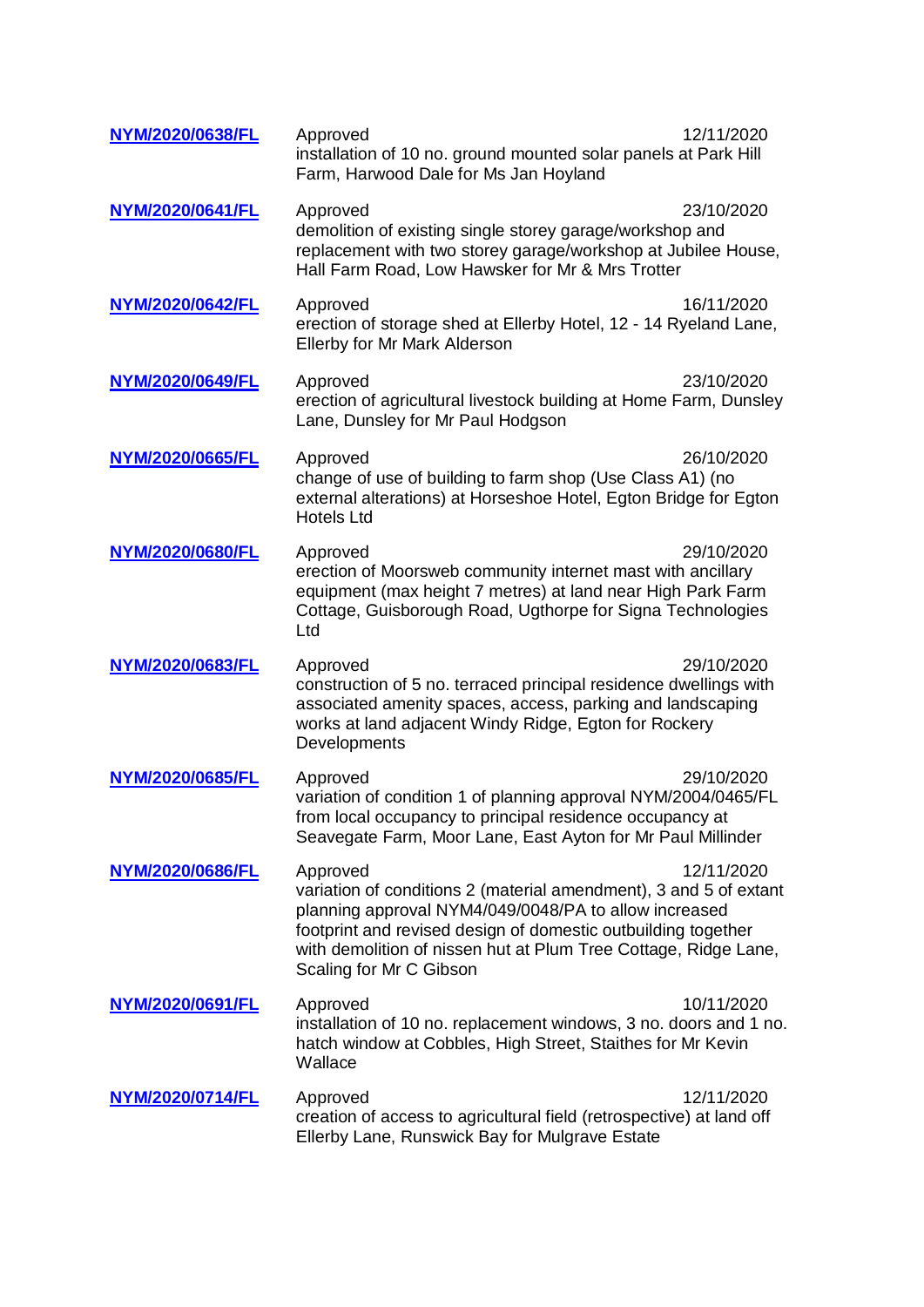| NYM/2020/0719/FL                         | Approved<br>erection of summerhouse at Swallows Nest Cottage, Cliff Lane,<br>Newholm for Mr Martin Milburn                                                                                           | 19/11/2020 |
|------------------------------------------|------------------------------------------------------------------------------------------------------------------------------------------------------------------------------------------------------|------------|
| NYM/2020/0721/FL                         | Approved<br>alterations to stable to provide home gym and construction of<br>outbuilding for swimming pool at Foxhill Paddocks, Low Road,<br>Throxenby for Mr and Mrs D Thompson                     | 12/11/2020 |
| NYM/2020/0731/FL                         | Refused<br>change of use of and alterations to workshop to form holiday<br>letting accommodation at Wildgoose Cottage, Hawsker for Mr<br>Cliff Wildgoose                                             | 30/10/2020 |
| NYM/2020/0481/FL                         | Approved<br>alterations and construction of detached car port at<br>Broadmeadows, Hutton Village Road, Guisborough for Mr<br>Christian Johnson                                                       | 03/11/2020 |
| NYM/2020/0592/FL                         | Approved<br>siting of bench to commemorate 50th anniversary of Boulby Mine<br>at land east of Boulby Lodge, Boulby for Cleveland Potash Ltd                                                          | 09/10/2020 |
| NYM/2020/0615/FL                         | Approved<br>alterations to fenestration and porch roof at 18 Hutton Village,<br>Guisborough for Mr Steven Wilson                                                                                     | 09/10/2020 |
| NYM/2020/0670/FL                         | Approved<br>removal of 2 no. existing sheds and erection of replacement<br>building comprising 2 no. sheds and car port at 27 Bousdale<br>Cottages, Hutton Lowcross, Guisborough for Dr Ruth Roberts | 10/11/2020 |
| <b>NYM/2020/0697/FL</b>                  | Approved<br>erection of covered structure (retrospective) at Boulby Grange,<br>Boulby Bank, Boulby for Mrs Caroline Edwards                                                                          | 09/11/2020 |
| NYM/2020/0699/LB                         | Granted<br>Listed Building consent for erection of covered structure<br>(retrospective) at Boulby Grange, Boulby Bank, Boulby for Mrs<br><b>Caroline Edwards</b>                                     | 09/11/2020 |
| <b>Notifications</b><br><b>Hambleton</b> |                                                                                                                                                                                                      |            |
| NYM/2020/0559/AGRP Approved              | prior notification for erection of replacement hay storage building<br>under Part 6 at South Fork Farm, Raisdale Road, Chop Gate for<br>Mr Abraham                                                   | 05/10/2020 |
| Scarborough                              |                                                                                                                                                                                                      |            |
| NYM/2020/0603/AGRP Approved              | prior notification for erection of lean-to extension to existing<br>building to house livestock under Part 6 at Travellers Rest Farm,<br>Ugthorpe for Mr Michael Chapman                             | 15/10/2020 |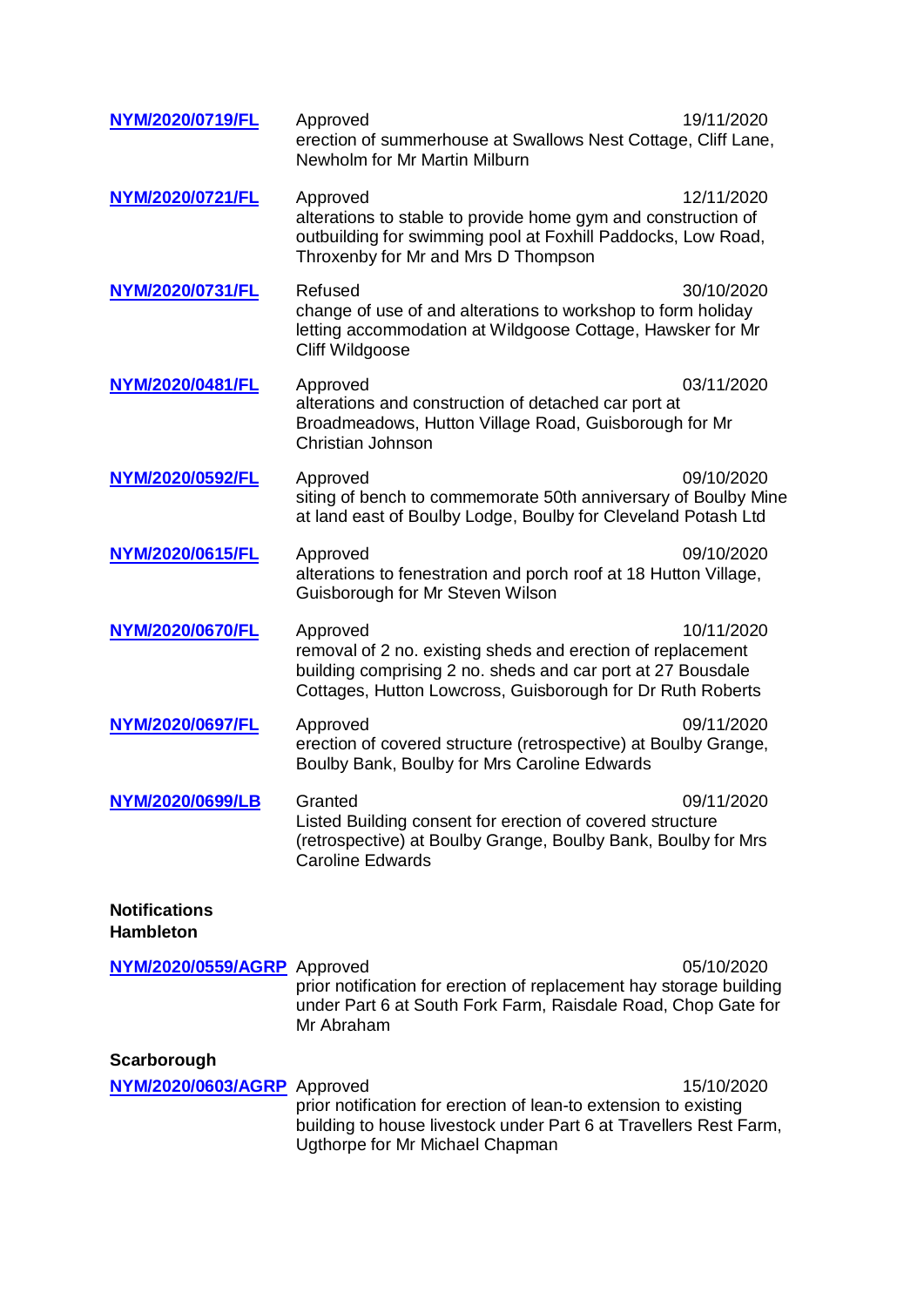#### **Applications Determined by the Director of Planning on Expiry of Advertisement, Receipt of Further Amended Plans and Observations**

- **[NYM/2011/0389/FL](http://planning.northyorkmoors.org.uk/northgate/documentexplorer/application/folderview.aspx?type=NLPL_DC_PLANAPP&key=808191&iWgrnzsWW4I=aH8Pp24Bn4U=)** This application was approved by the Planning Committee on 15 September 2011, subject to the subject to the applicant entering into a Section 106 Agreement to ensure the dwellings were tied to the Central Garage Business premises in order that they could be satisfactorily managed for letting purposes. However, the situation has changed substantially since the application was first submitted resulting in a Section 106 Agreement no longer being required as such the application has been determined. Please use the link provided to view the Decision Notice in full.
- **[NYM/2019/0136/FL](http://planning.northyorkmoors.org.uk/northgate/documentexplorer/application/folderview.aspx?type=NLPL_DC_PLANAPP&key=814743&iWgrnzsWW4I=aH8Pp24Bn4U=)** This application was approved by the Planning Committee on 17 October 2019, subject to the submission of surface water drainage information. Additional conditions have also been requested by the Authority's Archaeologist and Ecologist. Please use the link provided to view the Decision Notice in full.
- **[NYM/2020/0293/FL](http://planning.northyorkmoors.org.uk/northgate/documentexplorer/application/folderview.aspx?type=NLPL_DC_PLANAPP&key=815740&iWgrnzsWW4I=aH8Pp24Bn4U=)** This application was approved by the Planning Committee on 03 September 2020, subject to an additional condition limiting pig numbers. The decision notice has been issued with the inclusion of an additional condition which reads as follows:
	- 10. There shall be no more than 2000 pigs at any one time within the blue line of the application site and no more than 9000 pigs in total over any single calendar year, unless otherwise agreed in writing by the Local Panning Authority.

## **Applications Adjacent to the National Park (3024)**

**20/01808/FL** erection of 3 holiday accommodation units at Raithwaite Estate. Sandsend Road, Sandsend

> The Authority has assessed the details of the proposed development and made no objections.

**R/2020/0110/FF** change of use of agricultural land to form camping site (16 glamping pods and amenities block) including associated car parking and landscaping works at Lowcross Farm, Guisborough

> The Authority has assessed the details of the proposed development and made no objections. However the Authority has commented that, due to visibility of the site from nearby Public Rights of Way within the National Park, substantial planting along the southern boundary of the site should be required to be undertaken, as part of any permission.

**20/00883/HOUSE** alterations to dwelling to include the erection of two storey rear extension following partial removal of existing extension and conservatory, installation of replacement windows, installation of french doors as replacement to existing window and door,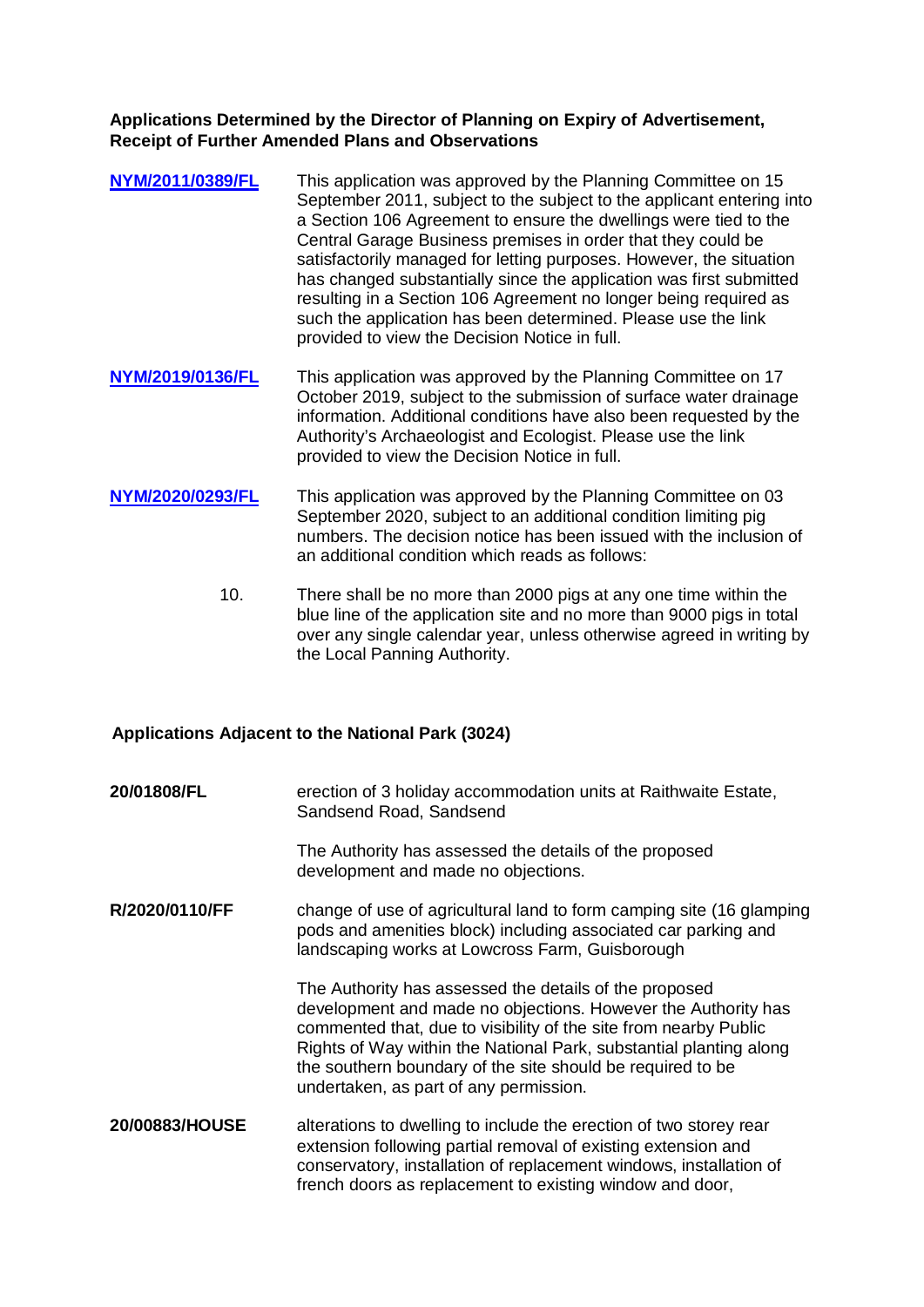|                | replacement of pitched link roof with a mono-pitched roof and repair<br>works to railings to front elevation at Buckingham House, 33 Bridge<br>Street, Helmsley                                                                                                                                                  |
|----------------|------------------------------------------------------------------------------------------------------------------------------------------------------------------------------------------------------------------------------------------------------------------------------------------------------------------|
|                | This Authority has assessed the details of the proposed<br>development and advised that there are no objections to the<br>proposal, but requested that non-hydraulic lime and handmade clay<br>pantiles are used.                                                                                                |
| 20/02079/FL    | provision of six retail and activity units at ground floor level to<br>replace seven tourist accommodation units of the village hub<br>approved under decision reference 18/00241/FL at Raithwaite<br>Estate, Sandsend Road, Sandsend                                                                            |
|                | This Authority has assessed the details of the proposed<br>development and has advised that there are no objections.                                                                                                                                                                                             |
| 20/02185/FL    | installation of ground mounted solar panel array and siting of 2<br>glamping pods with parking and landscaping at Riggs Head Farm,<br>Riggs Head, Scarborough                                                                                                                                                    |
|                | The Authority has assessed the details of the proposed<br>development and made no objections.                                                                                                                                                                                                                    |
| A3.0923        | proposed extension of 40mph speed limit at A174 Sandsend Road,<br>Sandsend                                                                                                                                                                                                                                       |
|                | This Authority has assessed the details of the proposal and<br>concluded that the proposal would be unlikely to have any adverse<br>impact on the setting of the National Park or any important<br>views from within it, so no objections have been raised.                                                      |
| R/2020/0633/FF | demolition of existing extension at rear; part two/part three storey<br>extensions at rear including roof terrace/juliette balcony and<br>increasing height of farmhouse; installation of dormer windows at<br>front; part single/part two storey extension at sides at Lodge Farm,<br>Cow Close Lane, Moorsholm |
|                | The Authority has assessed the details of the proposed<br>development and made no objections to the proposal.                                                                                                                                                                                                    |
| R/2020/0657/FF | detached steel portal frame agricultural storage building (18.25m x<br>7.62m) at Windyridge, Liverton Lane, Liverton                                                                                                                                                                                             |
|                | This Authority has assessed the details of the proposed<br>development and has advised there are no objections.                                                                                                                                                                                                  |
|                |                                                                                                                                                                                                                                                                                                                  |

| <b>Background Documents to this report</b> | <b>File Ref:</b> |  |
|--------------------------------------------|------------------|--|
| 1. Signed reports - dates as given         | 3022/1           |  |
| 2. Signed letter - dates as given          | 3024/1           |  |

# **Location**

North York Moors National Park Authority The Old Vicarage, Bondgate, Helmsley, York, YO62 5BP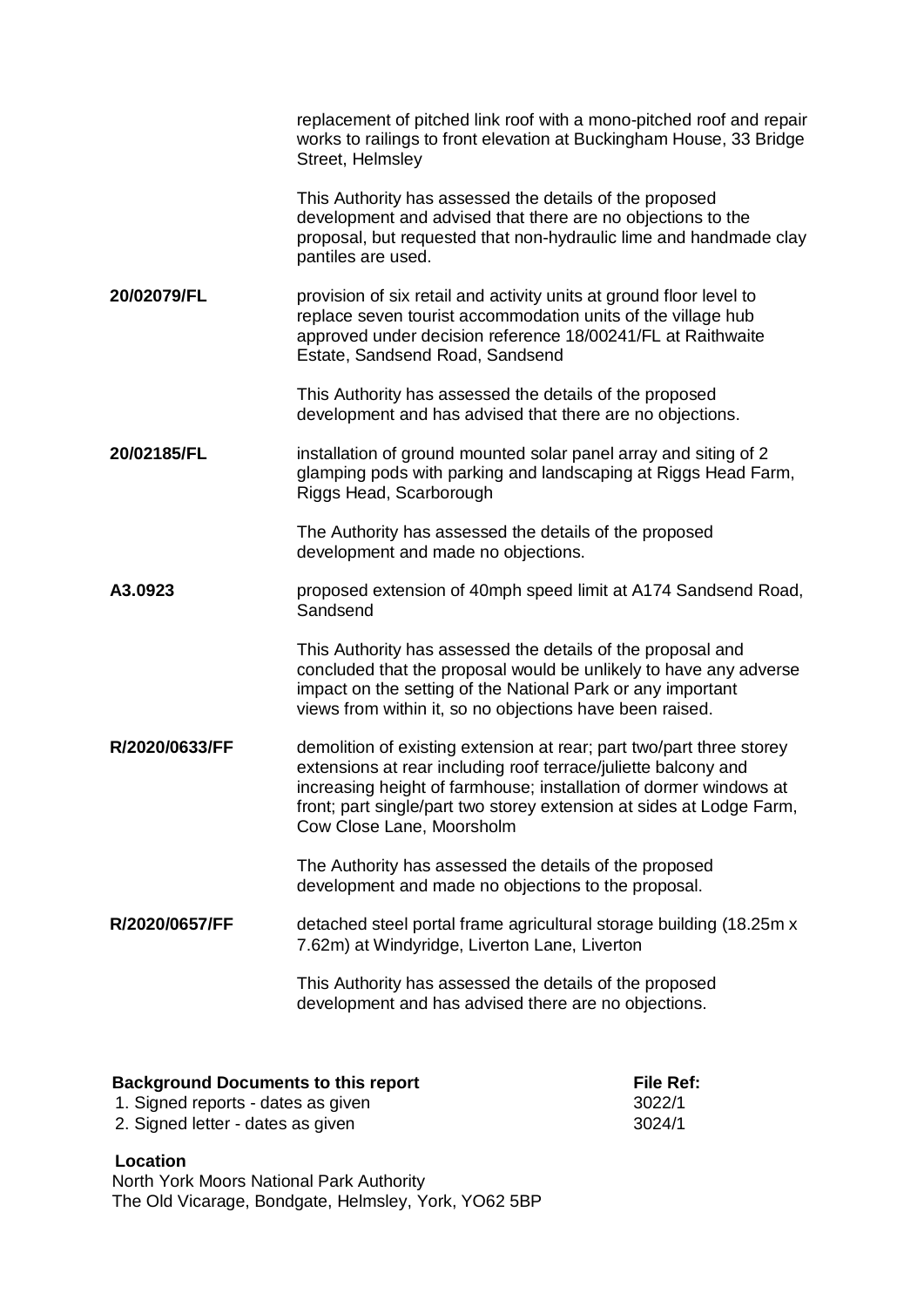# **List of Enforcement Matters Determined By The Director of Planning**

# **For the period of 20 August 2020 to 13 November 2020**

| File No. | <b>Development Description and</b>                                                                                                                                                                            | <b>Decision Taken</b>                                                                   |
|----------|---------------------------------------------------------------------------------------------------------------------------------------------------------------------------------------------------------------|-----------------------------------------------------------------------------------------|
|          | <b>Site Address</b>                                                                                                                                                                                           |                                                                                         |
| 14636    | Faceby Manor Lodge, Faceby.<br>ALLEDGED: siting of a travellers<br>static caravan/tourer adjacent to<br>the stable block.                                                                                     | Concerns removed.                                                                       |
| 15615    | Between Hogarth Hall House and<br>Hogarth Hill, Creation of New Road                                                                                                                                          | Certificate of lawfulness granted.                                                      |
| 15936    | School House Farm, Egton.<br>Monitoring of planning permission<br>NYM/2017/0723/FL for use of land<br>for the siting of 1 no. static caravan<br>for residential use for a temporary<br>period (retrospective) | Renewal granted under NYM/2019/0808/FL                                                  |
| 15951    | St Heddas, Egton Bridge. Removal<br>of internal wall of listed building                                                                                                                                       | Not deemed expedient to take action,<br>partially due to perceived public benefit.      |
| 15971    | Faceby Manor Lodge, Faceby.<br>Alleged felling of trees, burning of<br>waste and siting of static caravan                                                                                                     | Concerns removed.                                                                       |
| 16032    | 53 South End, Osmotherley,<br>Northallerton. Alleged non-<br>compliance with planning<br>permission NYM/2019/0086/FL<br>(construction of a larger garage)                                                     | Application submitted to regularise the<br>works under NYM/2018/0114/FL                 |
| 16226    | Land north of Seascape, King<br>Street, Robin Hoods Bay.<br><b>Unauthorised Timber Fence</b>                                                                                                                  | Not deemed harmful enough to pursue                                                     |
| 16288    | 20 Whitby Road, Staithes.<br>Extending original approved<br>planned area plus erection of an<br>extension to the retrospective<br>approved stable.                                                            | Application submitted and granted under<br>NYM/2020/0242/FL                             |
| 16294    | The Old Potting Shed, Egton<br>Bridge. Concerns over prospect of<br>approved application for wedding<br>venue use.                                                                                            | Issues addressed, no further action<br>required.                                        |
| 16301    | High Winds, Staithes. Possible<br>Breach of conditions- stain applied<br>to windows rather than paint<br>colour.                                                                                              | Not deemed harmful enough to pursue.                                                    |
| 16334    | Easington Hand Car Wash. Alleged<br>failure to use defined washing area<br>resulting in potential ground water<br>pollution issues and unauthorised<br>signage                                                | EHO informed and no further action<br>deemed necessary from a planning<br>perspective   |
| 16359    | 9 The Esplanade, RHB. Possible<br>unauthorised works to a listed<br>building                                                                                                                                  | Application to regularise the works<br>submitted and approved under<br>NYM/2020/0141/LB |
| 16374    | Rear Entrance to Swell Café,<br>Robin Hoods Bay. Possible<br>unauthorised gates                                                                                                                               | Breach to be removed as soon as it is safe<br>to do so.                                 |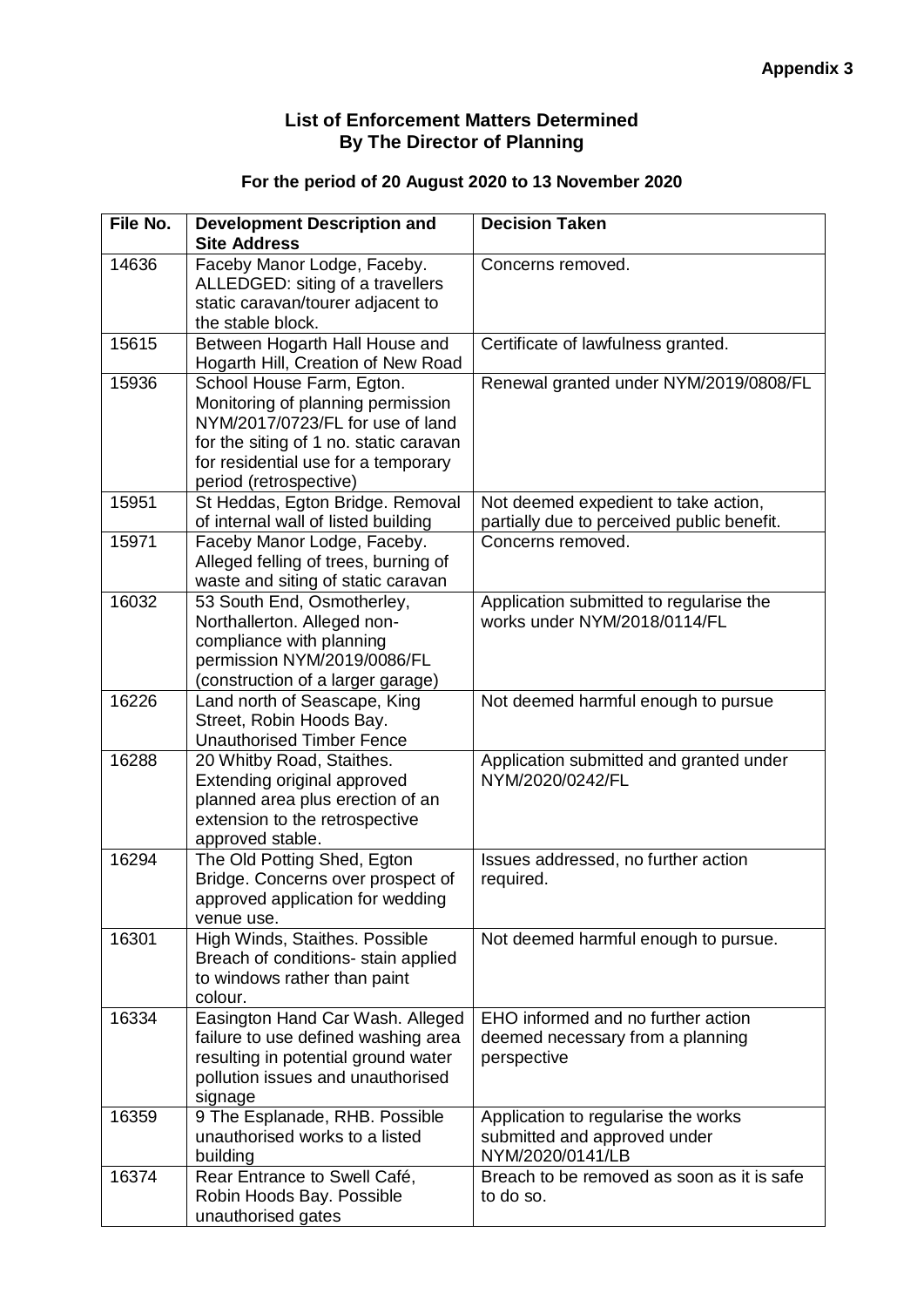| 16477 | Kepwick Hall, Kepwick. Possible<br>unauthorised erection of electricity<br>transformer                                                  | The application for the transformer had<br>been submitted to the wrong planning<br>Authority (Hambleton) however the<br>NYMNPA is not able to reverse the decision<br>for the grant of permission. |
|-------|-----------------------------------------------------------------------------------------------------------------------------------------|----------------------------------------------------------------------------------------------------------------------------------------------------------------------------------------------------|
| 16524 | Lythe Community Shop, High<br>Street, Lythe. Monitoring of<br>NYM/2018/0774/AD                                                          | Closed as issues removed.                                                                                                                                                                          |
| 16525 | Roselea, Egton. Potential change<br>of use of land to domestic garden                                                                   | No breach found, no change of<br>use/development identified.                                                                                                                                       |
| 16539 | Tiger Inn, Easington. Monitoring of<br>NYM/2016/0148/FL                                                                                 | Closed as works deemed to have been<br>started on time, therefore no breach found.                                                                                                                 |
| 16541 | <b>Field behind The Oaks</b><br>Darnholm Road<br>Goathland, Potential unauthorised<br>conversion of field into domestic<br>garden space | Breach removed and to be returned to<br>original state by next spring.                                                                                                                             |
| 16554 | High Barn, Foul Pot, beyond Horn<br>End House, Daleside Road,<br>Farndale. Potential unauthorised<br>works to a derelict building       | Planning app submitted and approved<br>under NYM/2020/0436/FL                                                                                                                                      |
| 16555 | Bell End Farm, Rosedale. Potential<br>Unauthorised Signage, Fence and<br>gravel parking bays                                            | Not harmful enough to require further<br>enforcement action. The details of the case<br>were passed onto highways to allow them to<br>investigate matters from their perspective.                  |
| 16611 | April Cottage, Back Lane,<br>Osmotherley. Potential erection of<br>unauthorised fence                                                   | NFA- Not deemed expedient to pursue                                                                                                                                                                |
| 16634 | Potentially unauthorised erection of<br>shed, 5 Mulgrave View, Stainsacre,<br>Whitby                                                    | NFA- Not deemed expedient to pursue                                                                                                                                                                |
| 16635 | Land close to Hawnby and<br>Broadway Foot, Hawnby,<br>Potentially unauthorised bridges<br>over the River Rye                            | Not deemed harmful enough to pursue                                                                                                                                                                |
| 16646 | Fish Box, Robin Hoods Bay.<br>Potential unauthorised construction<br>of timber decking.                                                 | No breach found, development in<br>accordance with plans.                                                                                                                                          |
| 16673 | Brereton Car Park, Goathland.<br>Potentially unauthorised signage                                                                       | Reduced to one A-Frame sign which is<br>deemed to be acceptable.                                                                                                                                   |
| 16679 | Blacksmith's Arms Swainby,<br>Potential unauthorised works to<br>create outdoor seating area                                            | Temporary structures, to be removed in 6<br>months and not deemed harmful enough to<br>pursue further.                                                                                             |
| 16689 | The Old Surgery, Egton. Potentially<br>unauthorised business 'Towbar<br>Express'                                                        | NFA- No breach found                                                                                                                                                                               |
| 16715 | Limberhill Wood, Near Beggar's<br>Bridge, Glaisdale. Potential<br>unauthorised engineering works                                        | No planning application required, deemed to<br>be PD                                                                                                                                               |
| 16741 | Red Briers Farm, Osmotherley. Fly<br>tipping                                                                                            | NFA- Not deemed harmful enough to<br>pursue and EHO advised not within their<br>remit. EA notified.                                                                                                |
| 16745 | Beggar's Bridge, Glaisdale.<br>Potentially unauthorised parking                                                                         | NFA-Historic England aware and are<br>treating as a one off incident but will<br>monitor.                                                                                                          |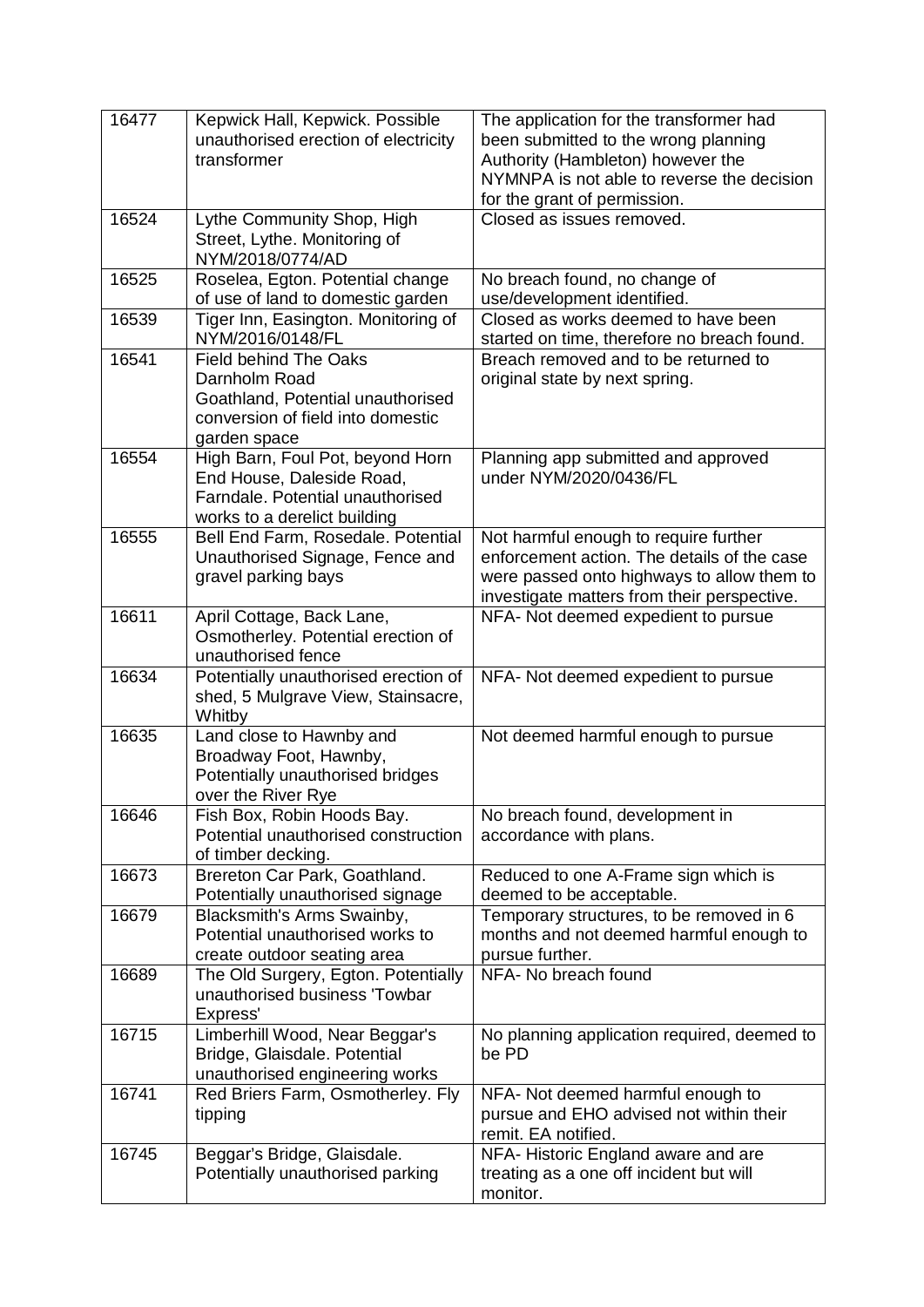| 16748 | Helmsley Market place,<br>unauthorised advertisements                                                                                                                                                      | No further action, the Authority will look into<br>controlling advertisements in Helmsley in<br>due course.                                                    |
|-------|------------------------------------------------------------------------------------------------------------------------------------------------------------------------------------------------------------|----------------------------------------------------------------------------------------------------------------------------------------------------------------|
| 16774 | Bracken Hill, Littlebeck. B&B and<br>sandwich shop.                                                                                                                                                        | No further action, concerns removed                                                                                                                            |
| 16841 | Station Tavern, Grosmont. Expiry<br>of NYM/2015/0660/AD Temporary<br>Advertisement Consent for The<br>Display of 2 no. Signs and 2 no.<br>Poster Cases Together with<br><b>Lighting to Front Elevation</b> | NFA- not deemed expedient to pursue                                                                                                                            |
| 16889 | 2 Fairhead Cottages, Grosmont.<br>Potential demolition of<br>wall/monitoring of<br>NYM/2019/0391/FL                                                                                                        | No breach found, agent liaising with<br>complainant regarding the works.                                                                                       |
| 16891 | 6 Elmslac Road, Helmsley. Partial<br>removal of walls                                                                                                                                                      | NFA- not harmful enough for further action.                                                                                                                    |
| 16892 | Aireyholme Cottage, Aireyholme<br>Lane, Great Ayton. Potentially<br>unauthorised balcony and lighting<br>not in accordance with<br>NYM/2017/0789/FL                                                        | NFA- not deemed harmful enough to take<br>further action.                                                                                                      |
| 16907 | Lilly's Cottage, Robin Hoods Bay.<br><b>Table and Chairs</b>                                                                                                                                               | NFA- not deemed to be a planning matter.<br>Passed to Highways.                                                                                                |
| 16922 | Co-operative Food, Staithes.<br>Renewal of temporary consent<br>NYM/2015/0593/AD for non-<br>illuminated ATM surround signage                                                                              | NFA- not deemed expedient to pursue                                                                                                                            |
| 16923 | Whitby Seafoods, Renewal of<br><b>Temporary Consent</b><br>NYM/2018/0718/FL for<br>construction of temporary<br>warehouse building to store dry<br>goods                                                   | No renewal needed, NYM/2019/0691/FL-<br>permanent retention of warehouse building<br>to store dry goods (granted temporary<br>consent under NYM/2018/0718/FL). |
| 16928 | Ellerby Crossing Cottage,<br>Runswick bay. Potentially<br>unauthorised caravan                                                                                                                             | <b>DUPLICATE FILE-See 16896</b>                                                                                                                                |
| 16946 | Silpho Brow Farm West, Sur Gate,<br>Silpho. Untidy site                                                                                                                                                    | <b>DUPLICATE FILE- see 11396</b>                                                                                                                               |
| 16956 | Highdales, Hackness. Potentially<br>unauthorised works                                                                                                                                                     | <b>DUPLICATE FILE- see 15995</b>                                                                                                                               |
| 16973 | 53 Staithes Lane, Staithes. Siting<br>of drainage pipe/potentially<br>unauthorised change to shop front                                                                                                    | No further action, shop front changes have<br>consent and drainpipe not deemed to be a<br>planning matter.                                                     |
| 16982 | 20 Bridgefoot, Gill Lane, Rosedale<br>Abbey. Installation of rooflights                                                                                                                                    | No breach found                                                                                                                                                |
| 16994 | Roseberry, Moor Lane, Sinnington.<br>Potentially unauthorised business                                                                                                                                     | Not deemed to constitute a change of use at<br>this stage due to small scale of operation.                                                                     |
| 16997 | Land at Cliff Ridge Wood, Great<br>Ayton. Renewal of temporary<br>consent NYM/2015/0838/AD-<br>advertisement consent for the<br>display of 1 no. non-illuminated<br>timber interpretation panel            | NFA- not deemed expedient to pursue                                                                                                                            |
| 17061 | Withington Road<br>Helmsley, Potentially unauthorised<br>business                                                                                                                                          | No breach found.                                                                                                                                               |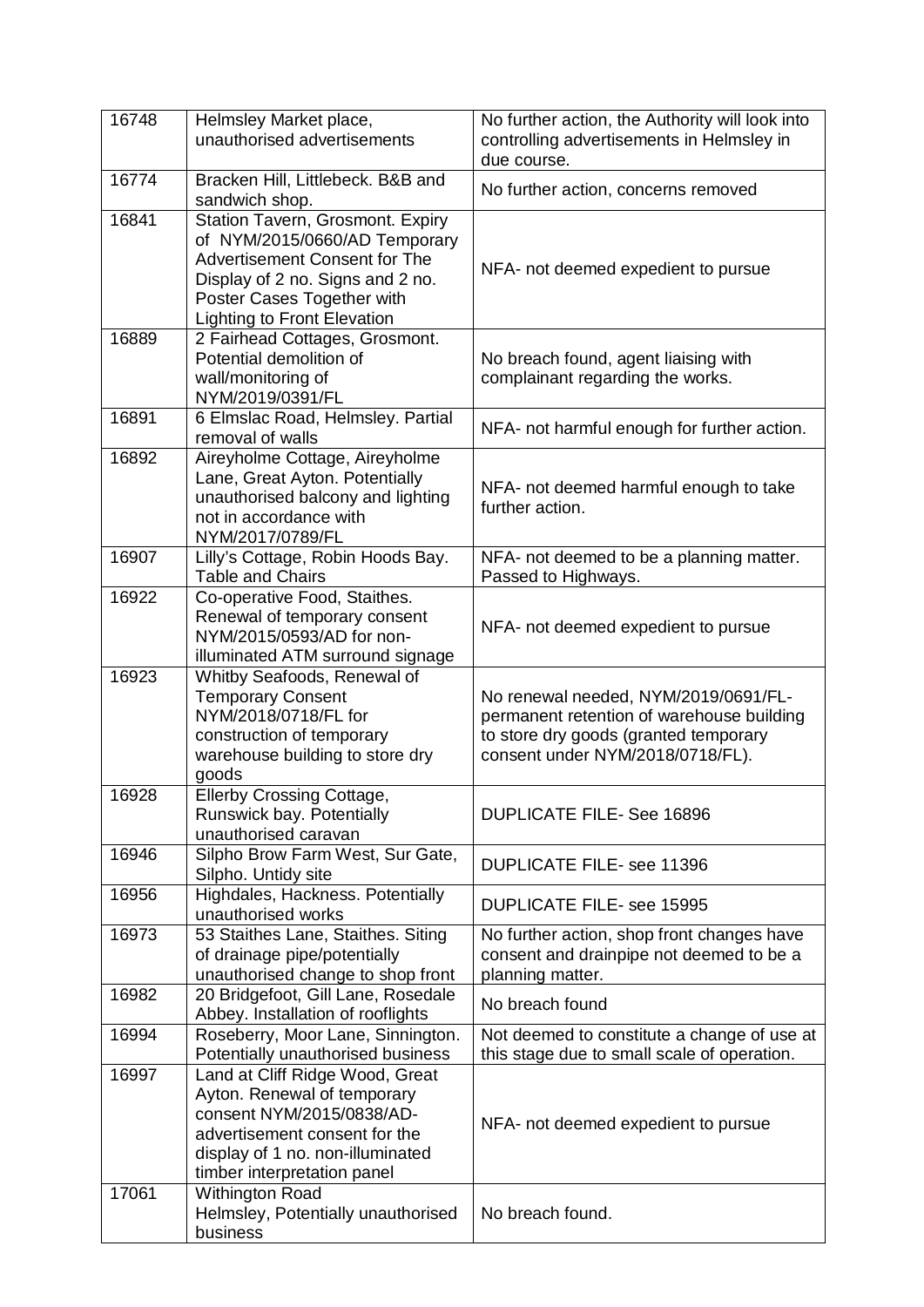| 17077 | North Farm, Nether Silton.<br>Potentially unauthorised erection of   Fencing deemed to be PD<br>fencing                                   |                              |
|-------|-------------------------------------------------------------------------------------------------------------------------------------------|------------------------------|
| 17107 | Wardles Farm, Egton. Height<br>alteration of barn and reroof of<br>barn, no consultation with residents<br>who live a stone's throw away. | Duplicate Enquiry- See 17070 |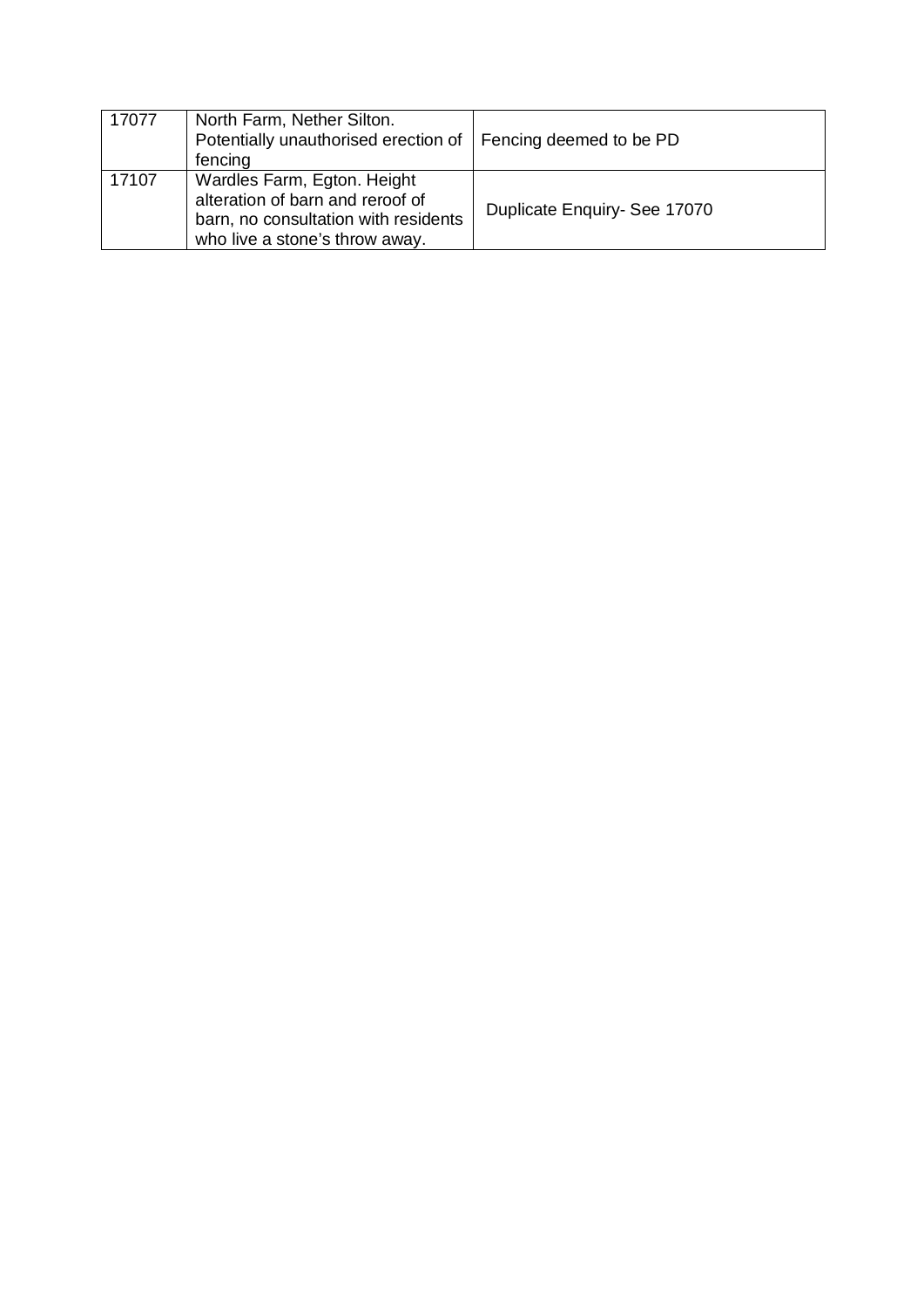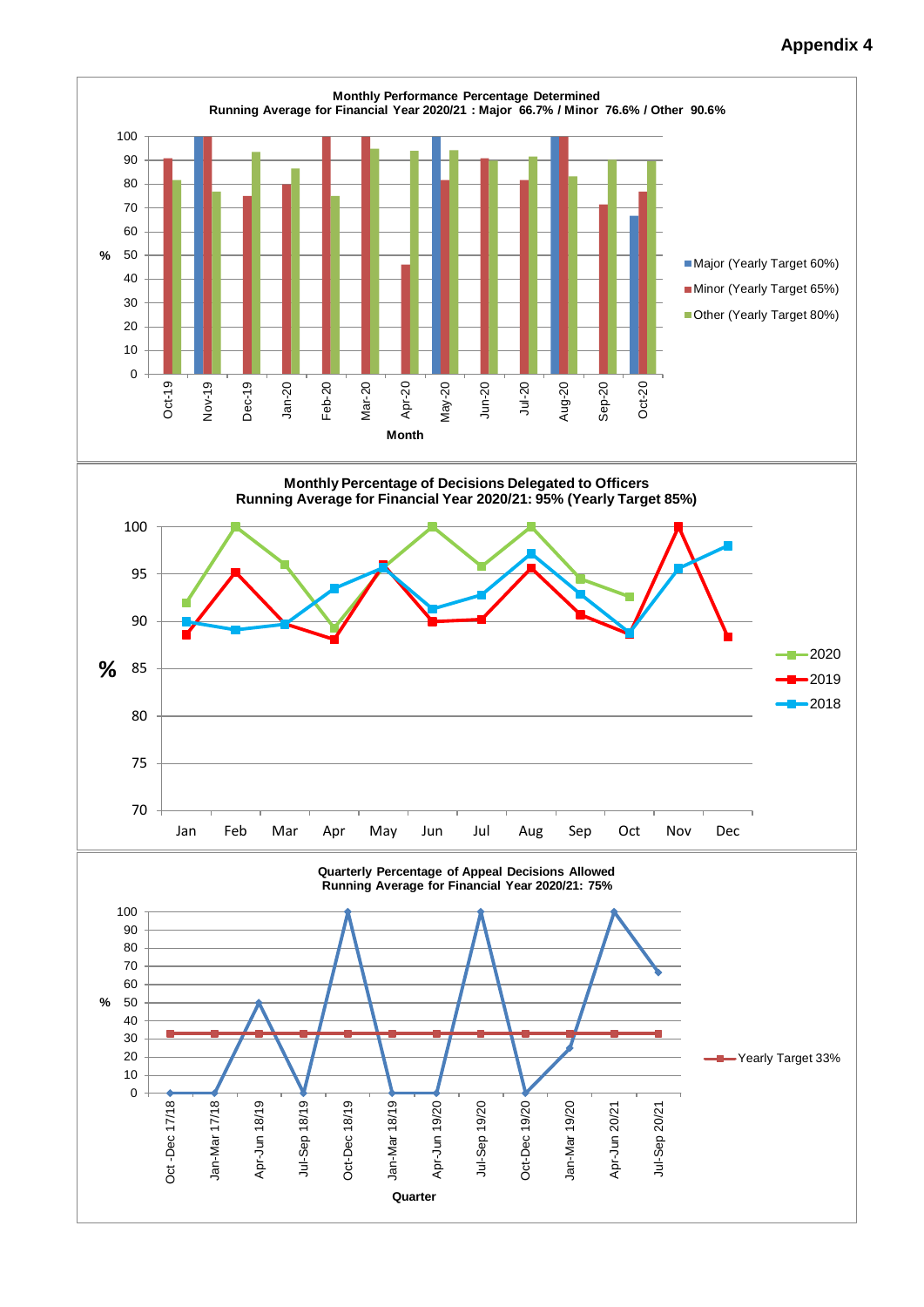# **Planning Applications Outstanding for More Than 13 Weeks Position as of 16 November 2020**

**[NYM/2011/0800/CLE](http://planning.northyorkmoors.org.uk/Northgate/PlanningExplorer/DisplayAppDetails.aspx?AppNo=NYM/2011/0800/CLE)** Certificate of lawfulness for use of land for the siting of a static caravan for holiday use in excess of ten years at Summerfield Farm Hawsker

## **Being dealt with by the Authority's Solicitor**

**[NYM/2016/0353/FL](http://planning.northyorkmoors.org.uk/Northgate/PlanningExplorer/DisplayAppDetails.aspx?AppNo=NYM/2016/0353/FL)** Construction of 1 no. holiday letting cottage at Boulby Grange, Easington

## **Section 106 Agreement being finalised by the Authority's Solicitor**

**[NYM/2017/0455/FL](http://planning.northyorkmoors.org.uk/Northgate/PlanningExplorer/DisplayAppDetails.aspx?AppNo=NYM/2017/0455/FL)** Change of use and extension to existing agricultural building to allow use for livestock and siting of feed bin at Manor Farm, Gillamoor

## **Section 106 Agreement being drafted by the Authority's Solicitor**

**[NYM/2018/0039/FL](http://planning.northyorkmoors.org.uk/Northgate/PlanningExplorer/DisplayAppDetails.aspx?AppNo=NYM/2018/0039/FL)** Construction of 4 no. dwellings with associated access, parking, garage/car ports, amenity space and landscaping works at land to the west of Byland Road, Coxwold

## **Awaiting Section 106 Agreement**

**[NYM/2018/0606/FL](http://planning.northyorkmoors.org.uk/Northgate/PlanningExplorer/DisplayAppDetails.aspx?AppNo=NYM/2018/0606/FL)** Conversion of redundant building to form 1 no. local occupancy dwelling with associated parking at North Farm, Over Silton

## **Awaiting amended plans**

**[NYM/2018/0732/FL](http://planning.northyorkmoors.org.uk/Northgate/PlanningExplorer/DisplayAppDetails.aspx?AppNo=NYM/2018/0732/FL)** Conversion of and extension to stable building to form cycle hire shop and cafe at ground floor and 2 no. holiday letting units at first floor, construction of plant room/store together with alterations to access, provision of parking and landscaping works at 20 Dikes Lane, Great Ayton

## **Section 106 Agreement being drawn up**

**[NYM/2019/0029/LB](http://planning.northyorkmoors.org.uk/Northgate/PlanningExplorer/DisplayAppDetails.aspx?AppNo=NYM/2019/0029/LB)** Listed Building consent for conversion of redundant building to form 1 no. local occupancy dwelling at North Farm, Over Silton

## **Awaiting amended plans**

**[NYM/2019/0324/FL](http://planning.northyorkmoors.org.uk/Northgate/PlanningExplorer/DisplayAppDetails.aspx?AppNo=NYM/2019/0324/FL)** Surfacing works to agricultural track (retrospective) at land serving Thorn Hill Farm, Commondale

> **Awaiting further information from applicant's agent. Final Request Issued.**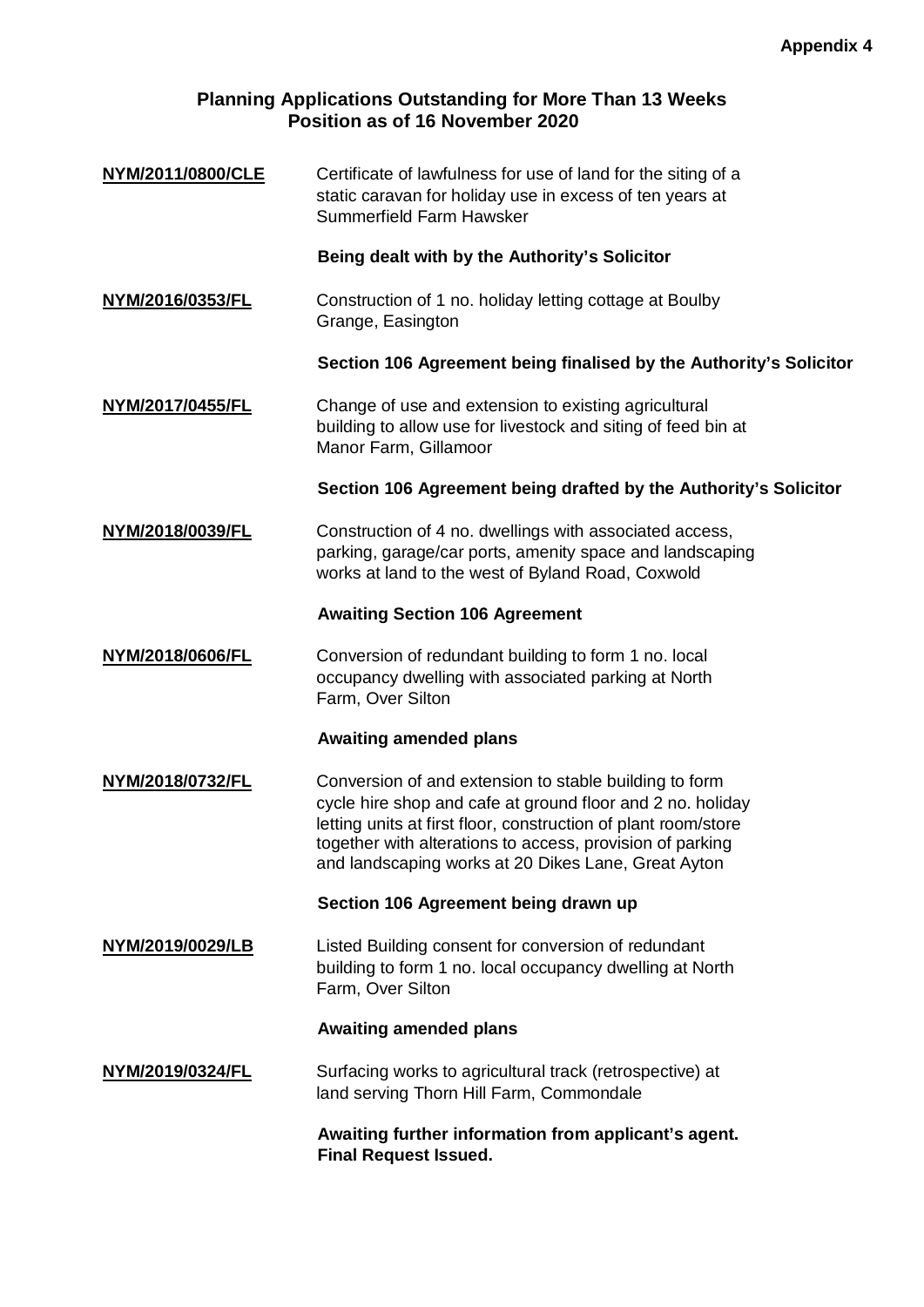| NYM/2019/0349/LB | Listed Building consent for alterations to enable<br>subdivision of dwelling to form 1 no. additional dwelling<br>together with erection of fence at High Farmhouse, High<br>Farm, High Street, Lythe                                                                                                                                                                                 |
|------------------|---------------------------------------------------------------------------------------------------------------------------------------------------------------------------------------------------------------------------------------------------------------------------------------------------------------------------------------------------------------------------------------|
|                  | <b>Negotiations ongoing</b>                                                                                                                                                                                                                                                                                                                                                           |
| NYM/2019/0404/NM | Non material amendment to planning approval<br>NYM3/007/0005C/MR to allow changes to the restoration<br>plan to include the addition of restored contours, network<br>of additional access tracks, additional labels and the<br>retention of borehole building, former gun store, 2 water<br>tanks and former electrician substation at Spaunton<br>Quarry, Keldholme, Kirkbymoorside |
|                  | Awaiting related appeal decision to determine whether revised details<br>regarding electricity supply protection are to be pursued.                                                                                                                                                                                                                                                   |
| NYM/2019/0502/LB | Listed Building consent for installation of replacement<br>windows to dwelling at High Leas, Hawsker Lane,<br>Hawsker                                                                                                                                                                                                                                                                 |
|                  | <b>Awaiting amended plans</b>                                                                                                                                                                                                                                                                                                                                                         |
| NYM/2019/0628/FL | Construction of 2 no. single storey dwellings with<br>associated access, parking and amenity space (revised<br>scheme to NYM/2015/0919/FL) at land to rear of<br>Brookfield, Maltongate, Thornton Dale                                                                                                                                                                                |
|                  | <b>Under consideration at December Committee</b>                                                                                                                                                                                                                                                                                                                                      |
| NYM/2019/0668/LB | Listed Building consent for installation of French drainage<br>system together with the installation of replacement<br>windows at Queen Catherine Hotel, 7 West End,<br>Osmotherley                                                                                                                                                                                                   |
|                  | <b>Awaiting amended plans</b>                                                                                                                                                                                                                                                                                                                                                         |
| NYM/2019/0684/FL | Removal of modern agricultural building at the rear,<br>conversion of redundant agricultural building to 1 no.<br>principal residence dwelling with associated access,<br>parking, amenity space and landscaping works at Centre<br>Farm, Battersby                                                                                                                                   |
|                  | Awaiting viability assessment in order to consider principal residence<br>condition rather than local occupancy                                                                                                                                                                                                                                                                       |
| NYM/2019/0686/FL | Removal of modern agricultural buildings, conversion of<br>redundant agricultural buildings to 1 no. principal<br>residence dwelling with annexe and associated parking,<br>turning area, amenity space and landscaping works at<br>Centre Farm, Battersby                                                                                                                            |
|                  | Awaiting viability assessment in order to consider principal residence                                                                                                                                                                                                                                                                                                                |

**condition rather than local occupancy**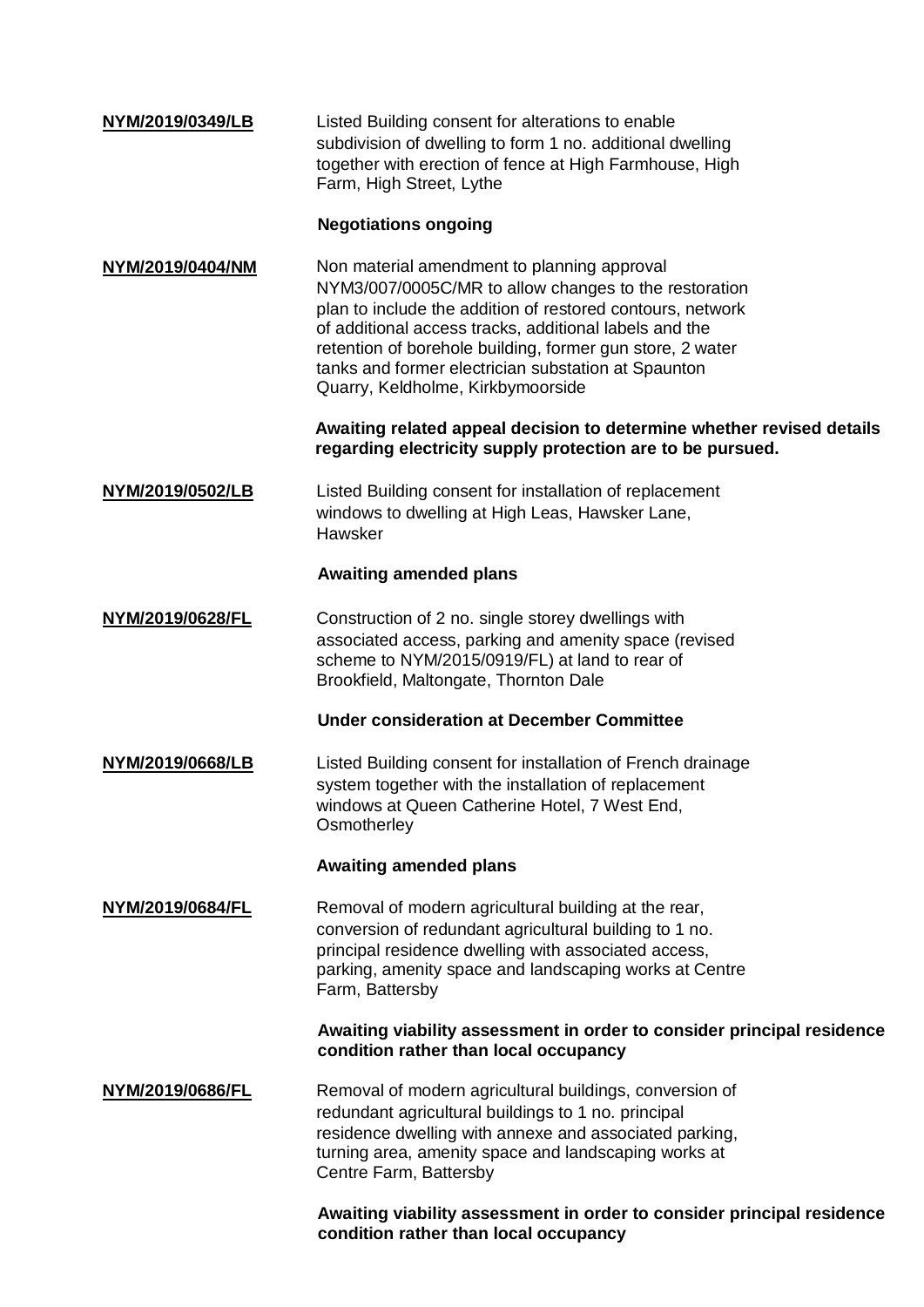| NYM/2019/0730/FL   | Construction of two storey side extension to dwelling,<br>creation of car park to serve holiday park and alterations<br>to site entrance at Lady Cross Plantation Caravan Park,<br>Egton                                                                                                                                                                                                                                                                                                                            |
|--------------------|---------------------------------------------------------------------------------------------------------------------------------------------------------------------------------------------------------------------------------------------------------------------------------------------------------------------------------------------------------------------------------------------------------------------------------------------------------------------------------------------------------------------|
|                    | Negotiations ongoing. Awaiting amended plan of final detailing                                                                                                                                                                                                                                                                                                                                                                                                                                                      |
| NYM/2019/0731/AD   | Advertisement consent for the repositioning of existing<br>sign and the display of 2 no. illuminated signs at the site<br>entrance at Lady Cross Plantation Caravan Park, Egton                                                                                                                                                                                                                                                                                                                                     |
|                    | Negotiations ongoing. Awaiting amended plan of final detailing                                                                                                                                                                                                                                                                                                                                                                                                                                                      |
| NYM/2019/0732/FL   | Construction of 1 no. replacement dwelling with associated<br>landscaping works at Honey Bee Nest, Glaisdale                                                                                                                                                                                                                                                                                                                                                                                                        |
|                    | Amended plans submitted, further negotiations required                                                                                                                                                                                                                                                                                                                                                                                                                                                              |
| NYM/2019/0764/MEIA | Application in respect of the winning and working of<br>polyhalite and salt over a 25 year period from 2023,<br>temporary importation of muriate of potash (MOP) to allow<br>the production of fertiliser products until 2027, retention<br>and operation of all surface installations, buildings, plant<br>etc subject to a phased deconstruction plan within the 25<br>year period and a three year period for site<br>decommissioning and restoration at the end of the 25<br>year period at Boulby Mine, Loftus |
|                    | <b>Revised Planning, Environmental and Habitats Regulation information</b><br>submitted and currently the subject of public consultation.<br>Negotiations are continuing in respect of a Section 106 mitigation<br>package and planning report being drafted for a committee decision<br>early 2021.                                                                                                                                                                                                                |
| NYM/2019/0809/FL   | Conversion of redundant buildings to form 1 no. local<br>occupancy dwelling together with temporary siting of<br>caravan during construction at Borrowby Barn, Hinderwell                                                                                                                                                                                                                                                                                                                                           |
|                    | Agent questioning curtilage Listed status of the buildings -<br>Amended scheme required                                                                                                                                                                                                                                                                                                                                                                                                                             |
| NYM/2019/0832/FL   | Proposed repairs to roads and tracks and creation of new<br>tracks for agricultural and forestry purposes (part<br>retrospective) at land at Newgate Farm, Hackness                                                                                                                                                                                                                                                                                                                                                 |
|                    | <b>Awaiting amended plans</b>                                                                                                                                                                                                                                                                                                                                                                                                                                                                                       |
| NYM/2020/0003/LB   | Listed Building consent for installation of 4 no.<br>replacement timber double glazed windows to rear<br>elevation at Georgian House, King Street, Robin Hoods<br>Bay                                                                                                                                                                                                                                                                                                                                               |
|                    |                                                                                                                                                                                                                                                                                                                                                                                                                                                                                                                     |

**In negotiations – awaiting amendments**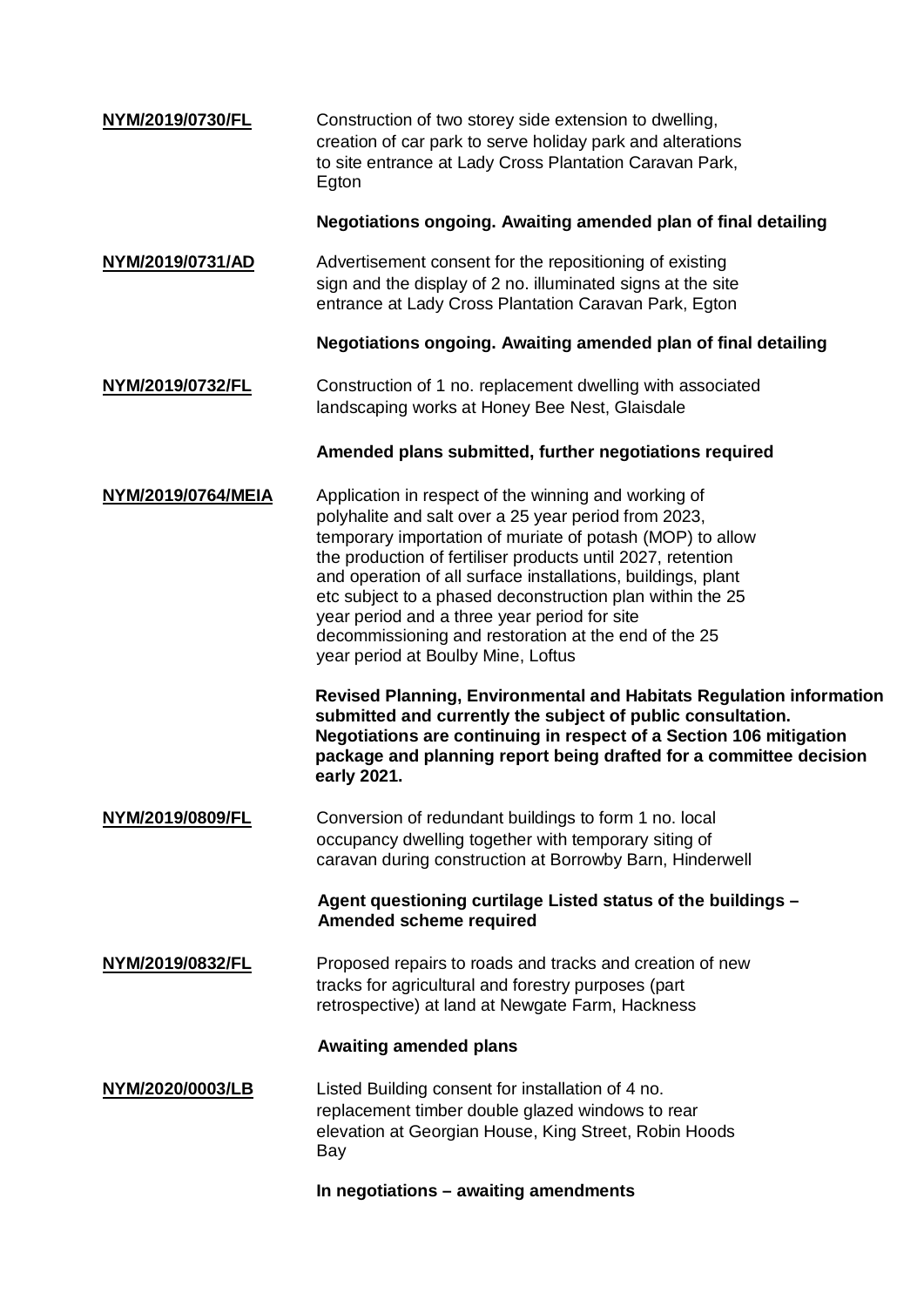| NYM/2020/0087/FL        | Alterations, construction of replacement single storey rear<br>extension and change of use from residential care facility<br>(Use Class C2) to recording studio space with ancillary<br>office and welfare facilities (Use Class B1) together with<br>construction of bin store, revised access arrangement,<br>creation of parking and landscaping works at The Bay<br>Tree, Station Road, Robin Hood's Bay |
|-------------------------|--------------------------------------------------------------------------------------------------------------------------------------------------------------------------------------------------------------------------------------------------------------------------------------------------------------------------------------------------------------------------------------------------------------|
|                         | <b>Awaiting amended plans</b>                                                                                                                                                                                                                                                                                                                                                                                |
| NYM/2020/0092/LB        | Listed Building consent for alteration and construction of<br>replacement single storey rear extension at The Bay Tree,<br>Station Road, Robin Hood's Bay                                                                                                                                                                                                                                                    |
|                         | <b>Awaiting amended plans</b>                                                                                                                                                                                                                                                                                                                                                                                |
| NYM/2020/0112/FL        | Variation of Condition 2, 3, 4, 5, 6, 7, 8, 9, 11 and 12 of<br>planning approval NYM2009/0091/FL to allow full time<br>residential use of the chalet by someone employed or last<br>employed in farming, forestry or other essential land<br>management activities (retrospective) at Bank House<br>Farm, Chop Gate                                                                                          |
|                         | Awaiting further information from the agent                                                                                                                                                                                                                                                                                                                                                                  |
| NYM/2020/0122/FL        | Installation of 3 no. replacement timber double glazed<br>windows to rear elevation at Georgian House, King Street,<br>Robin Hoods Bay                                                                                                                                                                                                                                                                       |
|                         | In negotiations - awaiting amendments                                                                                                                                                                                                                                                                                                                                                                        |
| NYM/2020/0136/FL        | Demolition of existing dwelling and garage and<br>construction of replacement dwelling with associated<br>parking and landscaping works at Forest View, Pig Park,<br>Ingleby Greenhow                                                                                                                                                                                                                        |
|                         | <b>Awaiting Officer to write report</b>                                                                                                                                                                                                                                                                                                                                                                      |
| NYM/2020/0143/FL        | Erection of general purpose agricultural building at Blow<br>Ghyll Farm, Snilesworth, Hawnby                                                                                                                                                                                                                                                                                                                 |
|                         | Officers assessing amended plans in conjunction with<br><b>Woodland Officer</b>                                                                                                                                                                                                                                                                                                                              |
| NYM/2020/0138/FL        | Retention of existing open fronted storage building and<br>construction of extension following demolition of existing<br>pole barn and tractor shed along with extension to<br>hardsurfacing to provide additional parking area at<br>Snilesworth Lodge, Hawnby                                                                                                                                              |
|                         | Awaiting arboricultural impact assessment                                                                                                                                                                                                                                                                                                                                                                    |
| <u>NYM/2020/0157/FL</u> | Erection of office/domestic store, wood store and<br>associated hard standing at Chalet at Bank House Farm,<br>Chop Gate                                                                                                                                                                                                                                                                                     |

**Awaiting further information from the agent**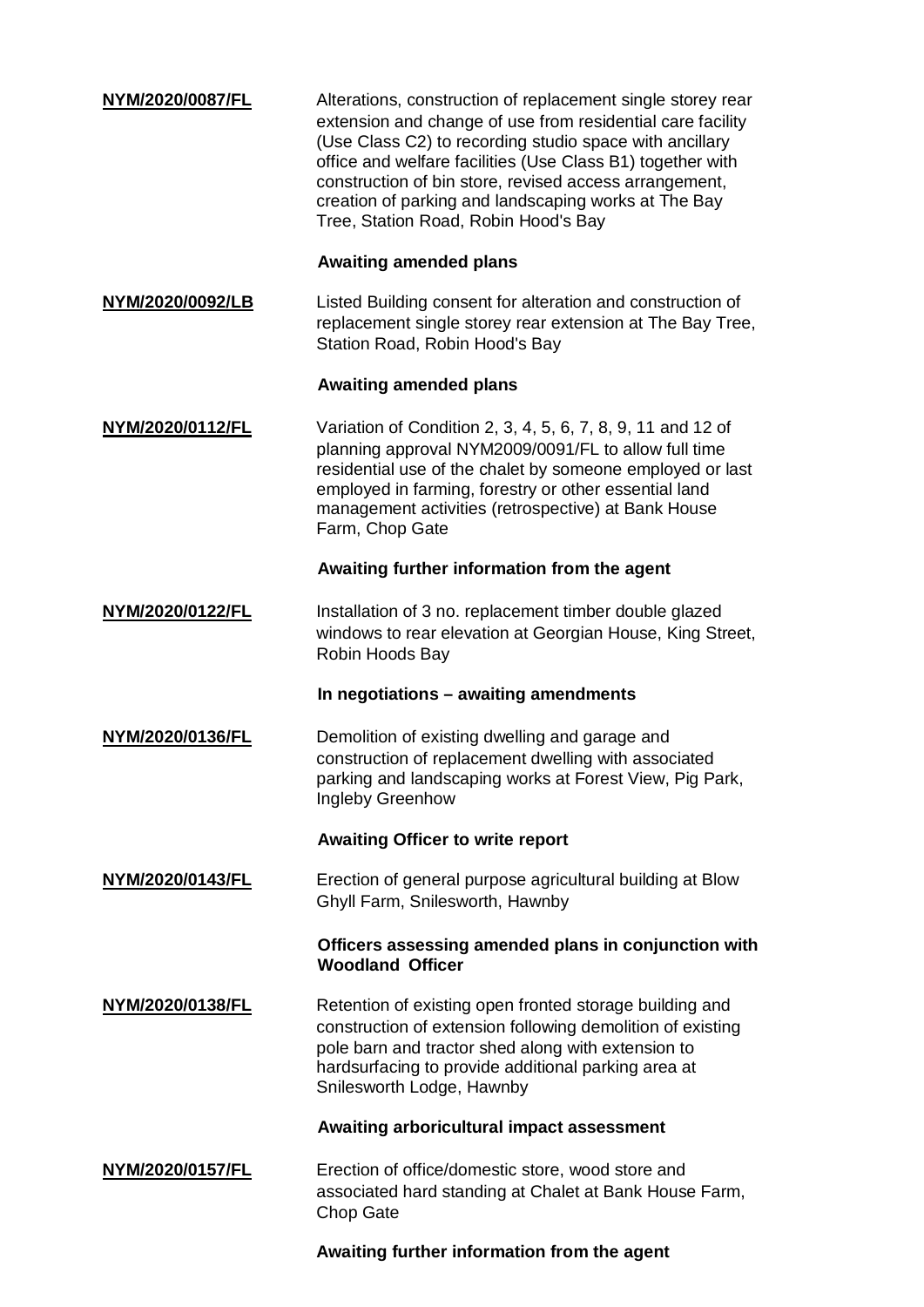| NYM/2020/0162/FL | Removal of section of boundary wall to facilitate repair of |
|------------------|-------------------------------------------------------------|
|                  | collapsed culvert together with creation of hardstanding    |
|                  | area to be used for parking, erection of replacement field  |
|                  | gate and associated landscaping works (part                 |
|                  | retrospective) at Car park adjacent to the Village Hall,    |
|                  | Hawnby                                                      |

#### **Awaiting amended plans**

**[NYM/2020/0201/FL](http://planning.northyorkmoors.org.uk/Northgate/PlanningExplorer/DisplayAppDetails.aspx?AppNo=NYM/2020/0201/FL)** Demolition of outbuilding and construction of replacement single storey extension to provide annexe accommodation (revised scheme following refusal of NYM/2018/0848/FL) at Kirkdale, Whitby Road, Easington

## **Awaiting Officer to write report**

## **[NYM/2020/0218/FL](http://planning.northyorkmoors.org.uk/Northgate/PlanningExplorer/DisplayAppDetails.aspx?AppNo=NYM/2020/0218/FL)** Use of land as tea garden and construction of extensions to provide tea room space and wc facilities together with use of land for the siting of a shepherds hut for holiday letting purposes (retrospective) at Dale Head Farm, Rosedale, Pickering

## **Awaiting further information from Applicant**

#### **[NYM/2020/0227/FL](http://planning.northyorkmoors.org.uk/Northgate/PlanningExplorer/DisplayAppDetails.aspx?AppNo=NYM/2020/0227/FL)** Conversion of and extensions to former public house and outbuildings to form 2 no. local occupancy letting units and 4 no. holiday letting units with associated access, parking, bin/bike stores, amenity spaces and landscaping works (revised scheme following withdrawal of NYM/2018/0194/FL) at Plough Inn, Boonhill Road, Fadmoor

#### **Appeal against non-determination submitted**

**[NYM/2020/0243/FL](http://planning.northyorkmoors.org.uk/Northgate/PlanningExplorer/DisplayAppDetails.aspx?AppNo=NYM/2020/0243/FL)** Use of existing general purpose agricultural barn as a farm workshop (60%) and land/grounds maintenance (40%) together with the erection of 1 no. livestock building and 1 no. building for feed storage together with associated entrance gates and landscaping works (part retrospective) at land and barn at Whorlton Lane, Whorlton, Swainby

## **Awaiting revised scheme from Agent**

**[NYM/2020/0244/AD](http://planning.northyorkmoors.org.uk/Northgate/PlanningExplorer/DisplayAppDetails.aspx?AppNo=NYM/2020/0244/AD)** Advertisement consent for the display of 3 no. nonilluminated fascia signs and 1 no. non-illuminated post mounted projecting sign at Cliffemount Hotel, 17 Bank Top Lane, Runswick Bay

#### **Awaiting amended plans**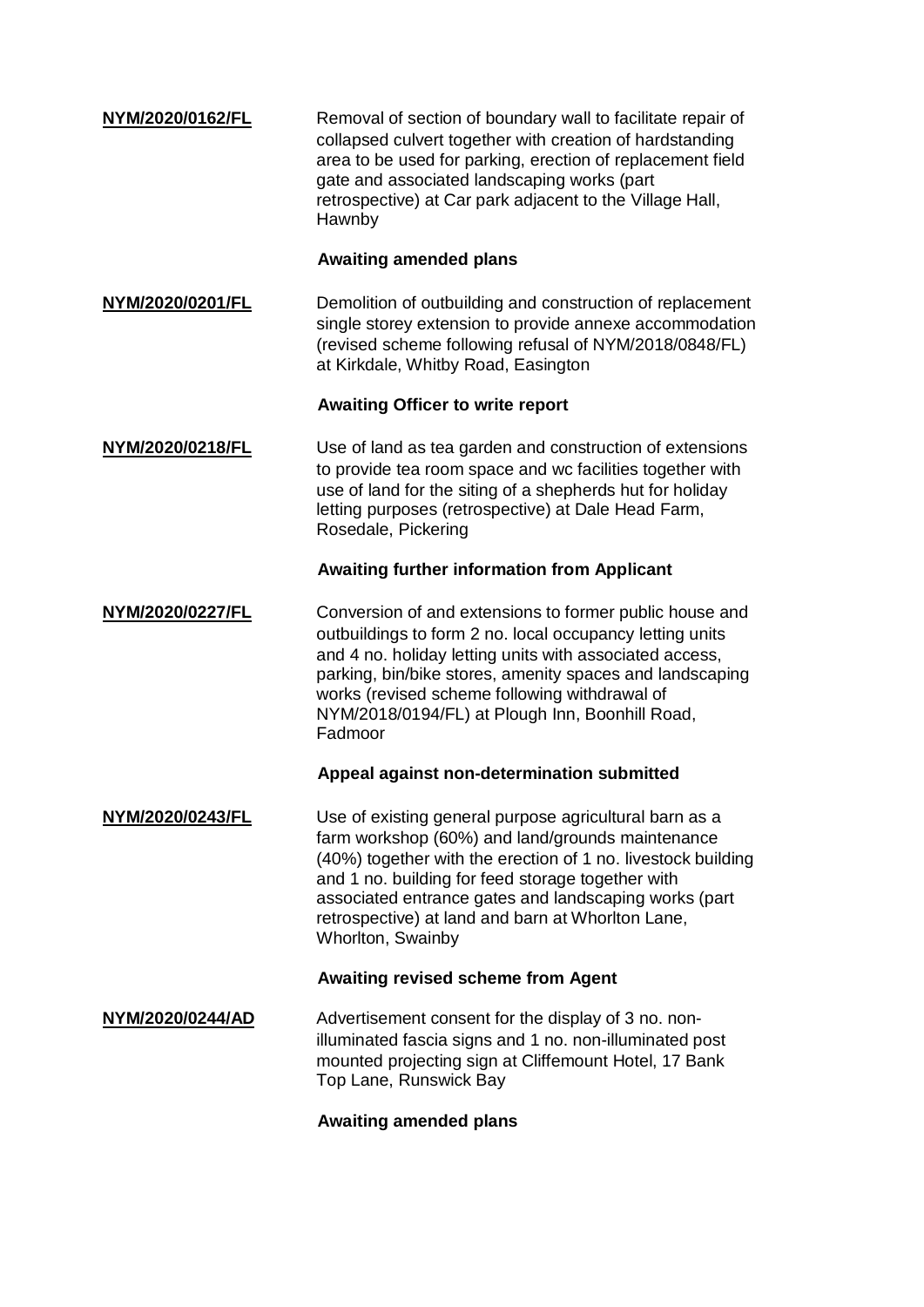| NYM/2020/0265/FL | Conversion of outbuildings to form 2 no. holiday letting<br>cottage/permanent letting units with lean-to log store,<br>removal of pole barn to create parking area, construction<br>of bike/bin store and plant room together with landscaping<br>works and alterations to access at Mill Farm, Low Mill,<br>Farndale |
|------------------|-----------------------------------------------------------------------------------------------------------------------------------------------------------------------------------------------------------------------------------------------------------------------------------------------------------------------|
|                  | <b>Listed Building related negotiations ongoing</b>                                                                                                                                                                                                                                                                   |
| NYM/2020/0281/LB | Listed Building consent for internal and external<br>alterations to farmhouse and conversion of outbuildings to<br>form 2 no. holiday/local occupancy letting cottages with Slean-to<br>log store at Mill Farm, Low Mill, Farndale                                                                                    |
|                  | <b>Listed Building related negotiations ongoing</b>                                                                                                                                                                                                                                                                   |
| NYM/2020/0305/FL | Removal of condition 3 of planning approval<br>NYM/2018/0680/FL to allow the change from holiday<br>letting unit to local occupancy letting dwelling at The<br>Oaks, Littlebeck, Sleights                                                                                                                             |
|                  | <b>Awaiting Officer to write report</b>                                                                                                                                                                                                                                                                               |
| NYM/2020/0306/FL | Removal of condition 9 of planning approval<br>NYM4/034/2521/PA to allow the change from holiday<br>letting unit to local occupancy letting dwelling at Riverside<br>Cottage, Littlebeck, Sleights                                                                                                                    |
|                  | Awaiting amended plans from the Agent                                                                                                                                                                                                                                                                                 |
| NYM/2020/0327/FL | Erection of 21 no. holiday lodges with external decking,<br>alterations to access, proposed internal access road,<br>parking and linkage paths together with recreation space<br>and landscaping works at Land at Cloughton Woods,<br>Cloughton                                                                       |
|                  | <b>Revised scheme requested</b>                                                                                                                                                                                                                                                                                       |
| NYM/2020/0341/FL | Change of use from agricultural land to domestic in<br>association with holiday accommodation at Whorlton<br>House Farm, Whorlton Lane, Whorlton                                                                                                                                                                      |
|                  | <b>Awaiting amended plans</b>                                                                                                                                                                                                                                                                                         |
|                  |                                                                                                                                                                                                                                                                                                                       |
| NYM/2020/0360/FL | Conversion of existing redundant agricultural buildings to 2<br>no. holiday letting cottages with associated parking and<br>landscaping works at Home Farm, Dunsley Lane, Dunsley                                                                                                                                     |
|                  | <b>Awaiting a Bat Survey next Spring</b>                                                                                                                                                                                                                                                                              |
| NYM/2020/0427/FL | Retention of agricultural livestock building together with<br>new access (revised scheme to NYM/2019/0350/FL) at<br>Lodge Farm, Common Lane, Glaisdale                                                                                                                                                                |